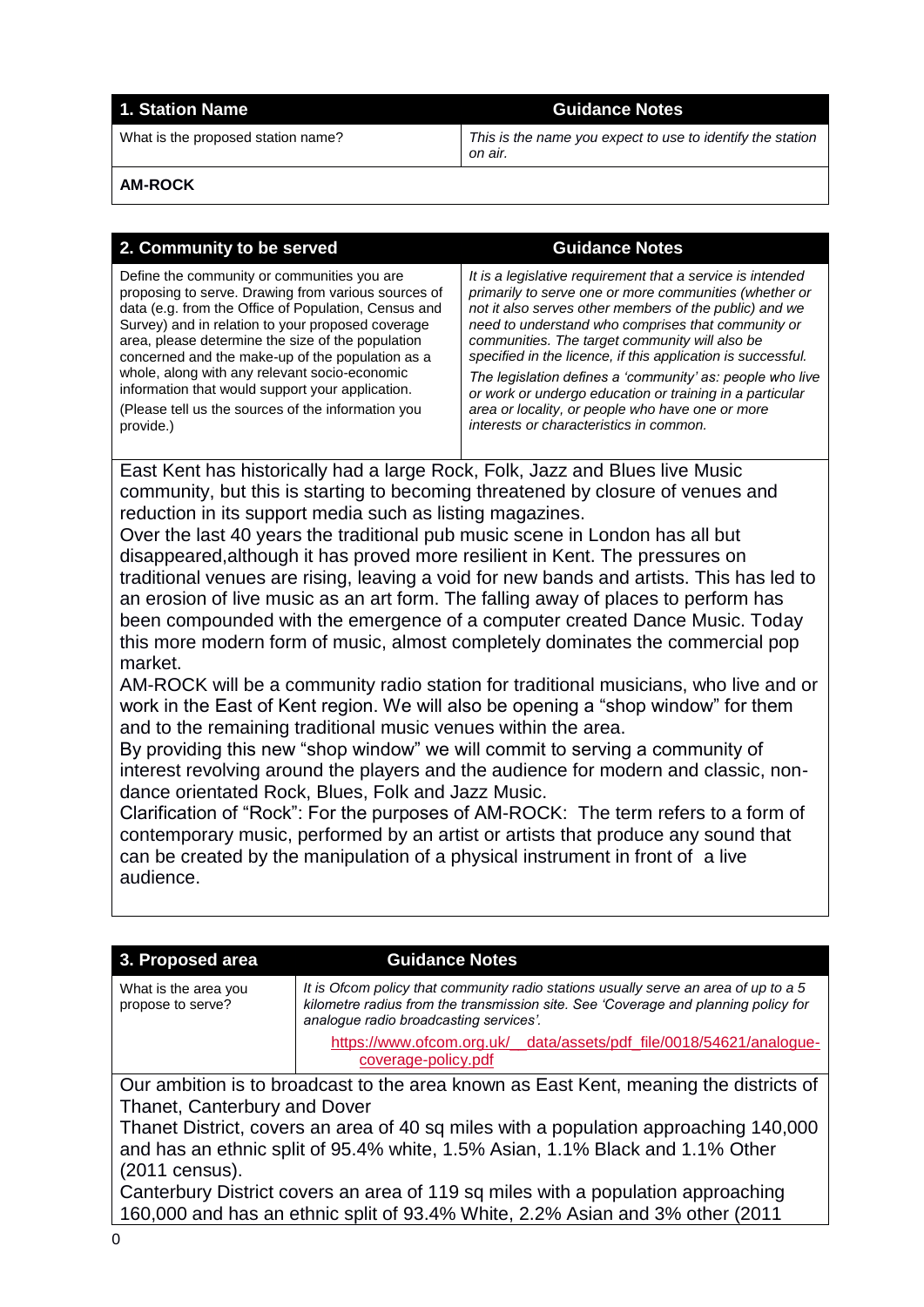census).

Dover District covers an area of 122 sq miles and has a population of just under 115,500 and has an ethnic majority of 99.5% White (2011 census). As a medium wave band proposal we will be asking for an extended 20+ km radius out from our transmission site to facilitate our request to service Canterbury from the NLN mast at Richborough (CT13 9JH)

## **Programmes and programme output:**

### *Definitions:*

*Studio location: The studio from which the service will be broadcast should be located within the licensed area.* 

*Locally-produced: Locally-produced output is output made and broadcast from within the service's licensed coverage area. (It is anticipated that most stations will produce the bulk of their output themselves, in the locality. However, for some target communities it may be appropriate for fairly high levels of output to originate from outside the licensed area.)*

*Live output: is that which is produced by a presenter in the studio at the time of broadcast. (The amount of live output may vary between different services depending on the needs or expectations of the target community.)*

*Original output: output that is first produced for and transmitted by the service, and excludes output that was transmitted elsewhere before. Original output can be live or voice-tracked. Repeat broadcasts of original output do not count towards the minimum requirement.*

*Peak time: it may be helpful to state what material will be broadcast in 'peak time'. If you do, please say what you consider peak time to be for your target community (this may vary from station to station).*

*Automated output/voice-tracked material: most stations will carry automated output at some time. The amount of automated or voice-tracked material does not need to be specified in the key commitments.*

*Sustaining service/third party produced material: if you intend to broadcast material produced by a different organisation please state what it is and how much (per day or week as appropriate).* 

# **4. Programming output Guidance Notes**

Please fill-in all three questions below

Question A asks you to describe your programme service.

Question B relates to how your output will serve the tastes and interests of your target community.

Question C is about how your service will broaden the range of local (non-BBC) services available in your area.

Later in this form you will be asked to draft your own 'key commitments'. This will form the basis of your licence and is what Ofcom will judge you against. It should include a summary of your proposed programme output as set out below and reflect your commitment to cater for relevant tastes and interests, to broaden the range of relevant programmes and services and to provide a service with a distinct nature and content as set out in the Guidance Notes in the column opposite.

*The law requires applicants to state their proposals for providing a service that would:*

- *(i) cater for the tastes and interests of members of its target community or communities (or for any particular tastes and interests in those communities);*
- *(ii) broaden the range of programmes available on non-BBC local services (commercial and community stations) to members of the relevant community or communities;*
- *(iii) broaden the overall range of such non-BBC local services provided in the area concerned; and*
- *(iv) have a distinct nature, or provide distinct content, from any non-BBC local services with which it would overlap.*

*Ofcom is required to consider the extent to which an applicant's proposals will cater for the tastes and interests of members of its target community or communities.* 

*Ofcom is also required to consider the extent to which proposals for a community radio station would broaden the range of programmes available by way of non-BBC local services (both commercial and community stations) in the area concerned (especially, the extent to which a proposed service would have a distinct nature or provide distinct content from any overlapping non-BBC local services).* 

*The information given here should be more detailed than what you set out in your draft key commitments (later in this form), and will help us gain a fuller understanding of how you will serve your target community and what the station will sound like.*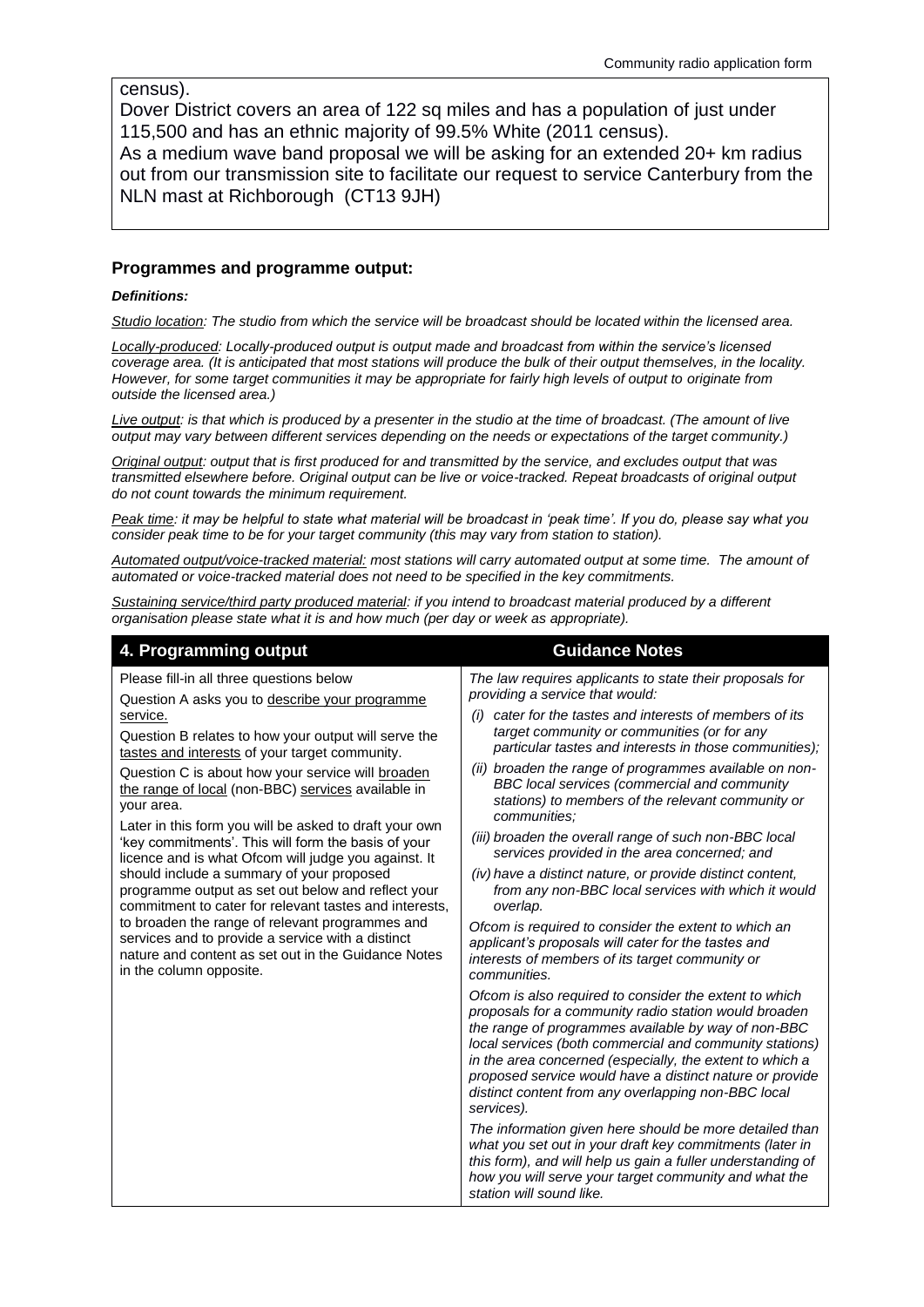# **4. Programming output**

**A: Please tell us about your programme service. The following questions may help you describe your programme service (but should only be used as a guide):**

- What will the service sound like?
- What music will you play?
- What are the main speech elements of the service and how will the social gain/community benefits you propose be reflected on-air?
- What is the likely music to speech ratio?
- Will this vary at different times of the day or week (or year)?
- Do you intend to broadcast live output? If so when and how much do you propose to do?
- Will you broadcast in languages other than English (what languages and how much)?
- Will your output be original i.e. specifically produced for your service?
- Will it be locally produced?
- Do you intend to repeat material?

Our vision with AM-ROCK is for a fresh sounding radio station that will consolidate into one point of focus the work of Artists who live and or perform in East Kent. Our music content will include, but not be limited to the following: Contemporary Rock, Blues, Folk, complemented with Country, Soul, Jazz. (descending order) Classical and Spoken Word will also feature.

Restrictions on community radio budgets will inhibit the project from being a full time live radio station. With this in mind, the station will run a considerable amount of time in automatic mode.

The "automatic" sustaining material will be primarily "album sourced" using an unusually large 250 song rotation changing 10% + each week, with local music content (15%+) in that mix.

# **Weekday Programmes**

**0600 - 10:00 Breakfast Show** .Using our early shift Manager and a guest selected each day from our listeners. The show will contain all the normal Breakfast information including local travel and the main commuter travel routes. Plus local tide times. The guest will be allowed as much input as he or she wishes to give. Every hour will feature a Made In Kent local act

**1000 - 1200 Automatic** ( This will allow the early manager to organise the recording and stacking of specialist music show #1 plus other housekeeping duties)

**1200 - 1400 Lunch time round-up** with the early and late shift managers. International,National and Local news headlines. Guests making the news can pop in and have a chat. Job spots, what's on, gig guide, community action plus the current and future travel problems.

**1400 - 1600 Automatic …** (This will allow the late manager start to organise and stack the second specialist show plus other housekeeping duties)

**1600- 1800 Drive**

**1800- 1900 . National, international news (Sky)** Focus on what's on, in and around East Kent, the music round up, plus local headlines.

**1900 – 2000 Specialist show#1**

**2000 - 2100 Specialist show#2**

**2200 – 0600/0800 Automatic**

# **Saturday Programmes**

All will be presented live except for **"DFL"** (see key commitments section ) **0800 - 1000 Saturday mornings with….**

**1000 -1200 DFL** Vital local information and support for for newcomers to the area. **1200 - 1900 "The Saturday Sport Alternative".** This Is our weekly Outside Broadcast coming from a different venue every week. It's our premier entertainment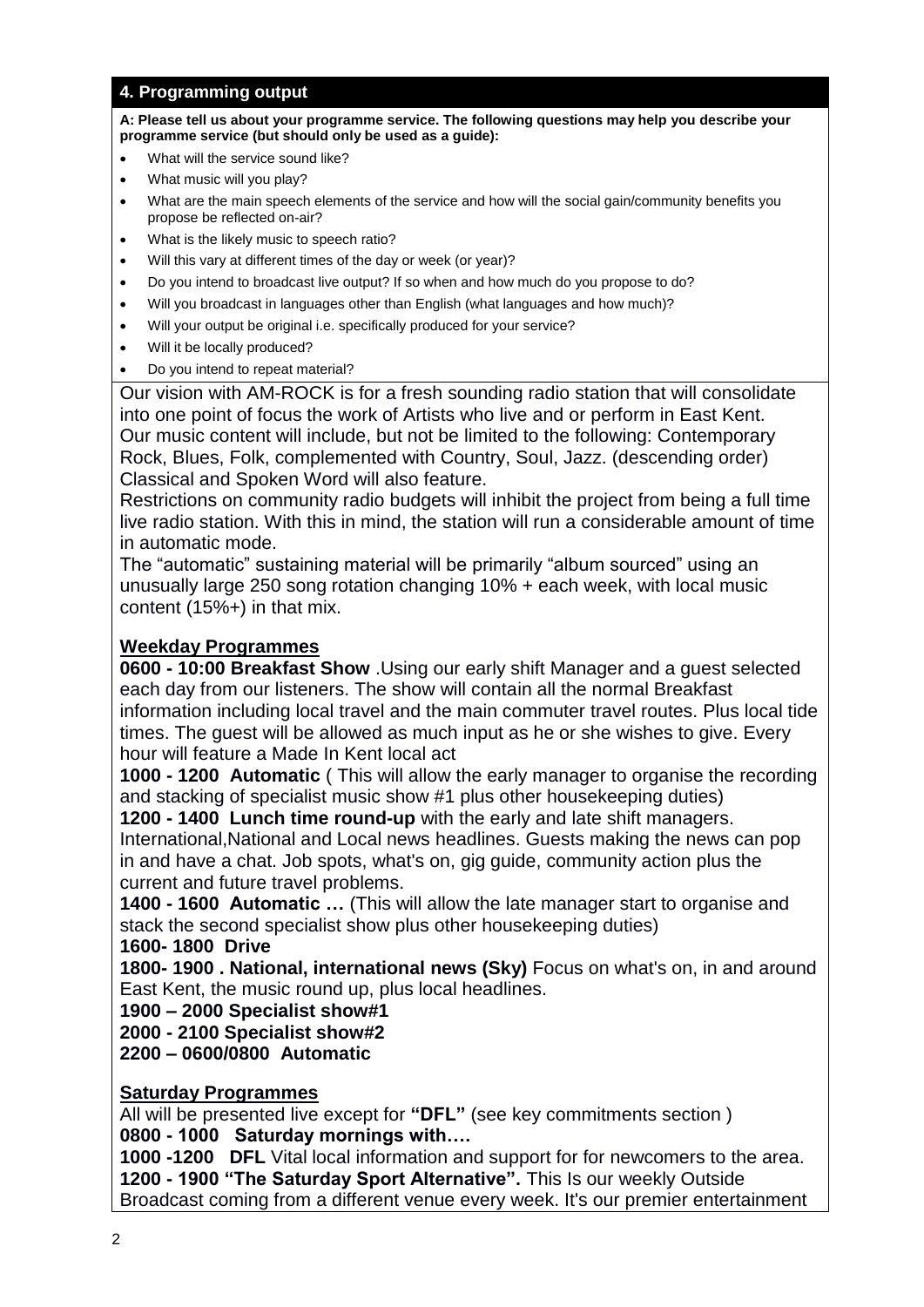show with all the local news, artists performing live with phone in lines open. An invitation to all our listeners to come and join in (includes a sports news round up) **1930 - 2200 "Kamikaze Karaoke"** Although technically a separate programme, we stay at our chosen venue as we shift focus to the public who wish to sing a song to Kent. We all know that Karaoke is a good laugh, but can our performing public sing a song that has not been practised? (We are looking at this programme with a view to developing it as a network opportunity within community radio).

# **Sunday**

# **0800 - 1000 Sunday Breakfast**

**11:00 - 1900 "60+"** Radio for the grown up generation with an AOR mix

## **1800 1900 Senior Citizen News**

# **1900 2100 The Big Band Show**

# **2100 Automatic**

NB Please note that the station will be manned with a competent presenter between 0600 and 1900 hrs weekday.

Music to speech output on a weekday will be 85-15.

Music to speech output on Saturday will be 70-30.

Music to speech output on Sunday will be 80-20.

All the programmes will be in English. Should demand from other language groups become notable, we will attempt

Music to speech output on a weekday will be 85-15.

Music to speech output on Saturday will be 70-30.

Music to speech output on Sunday will be 80-20.

All the programmes will be in English. Should demand from other language groups become notable, we will attempt to serve these communities as part of AMR's social Inclusion policy.

All output will be produced locally

Material will not be repeated

## **B. What is the address of the**

The Studio will be in Thanet

**C: Based on what you have said above, how will your proposed radio service cater for the tastes and interests of your target community/communities?**

The primary target community has no existing radio station. The purpose of AM-ROCK is to give back to the people that play in the local live music scene a sense of community focus, to keep it united with its audience and introduce their work to a wider listening community.

Also in our research we found the wider listening community is under-served for an older style Serious Rock Music Station (especially "progressive rock"), which is extremely popular among the older age groups (see "SEC 15 evidence of demand).

**D: How will your proposed community radio service add to the range of programmes available on non-BBC local services (commercial and community stations) to members of the relevant community or communities, add to the overall range of such services in the area concerned and be different and distinct from them? Please tell us which non-BBC local services your station will overlap with.**

The vast majority of local broadcasting here in Kent has a music policy based on current and historic chart singles. Most of our local and community stations pay lip service to Rock Music. There is a specialist programme once a week on 106.9 SFM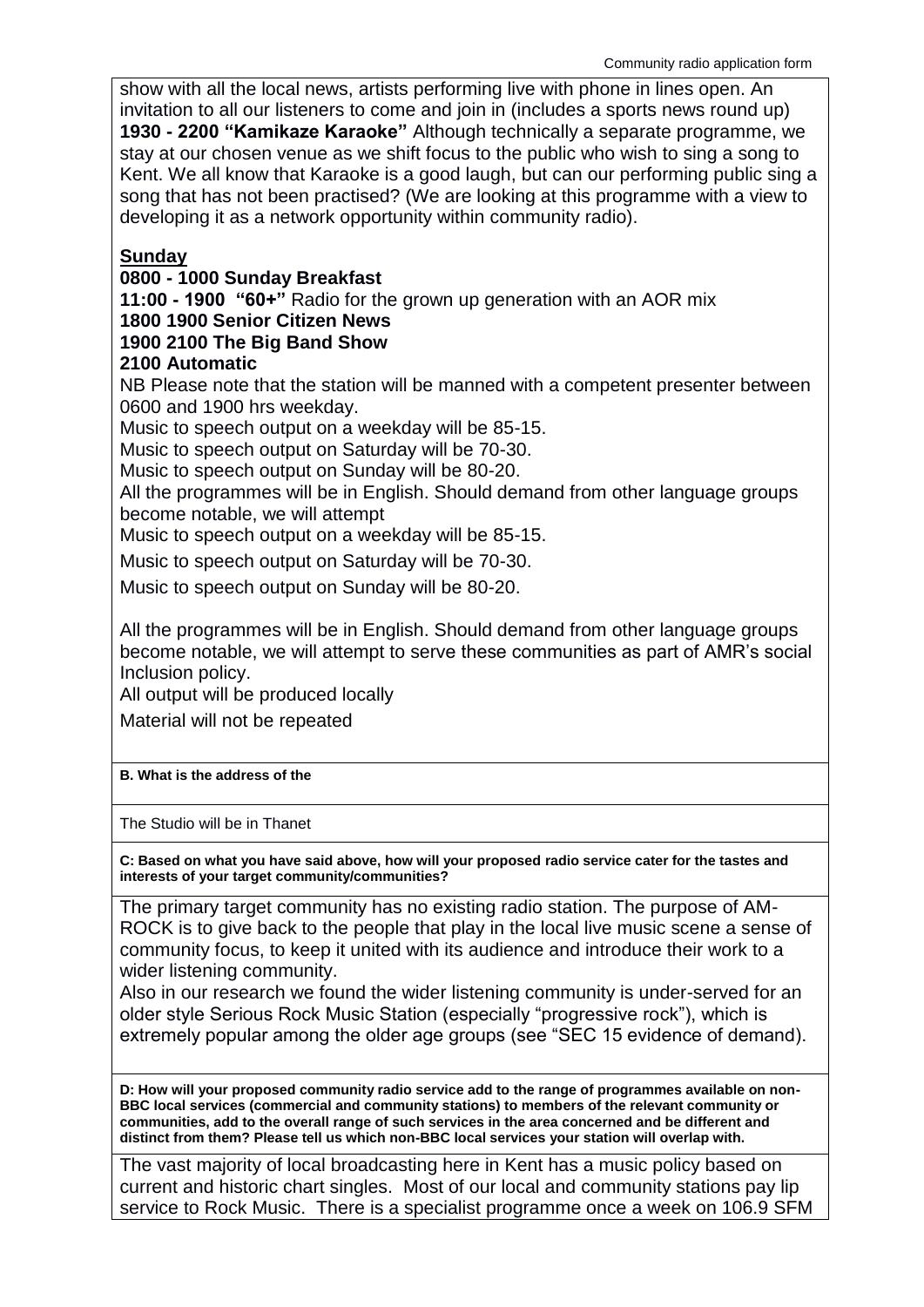which has a 3 hour Rock Show every Tuesday evening. Many other community stations give less airtime to the genre.

The closest radio station in spirit, to AM-ROCK is the youth orientated college and community radio station for Canterbury, CSR. CSR has a stated audience of 15 - 24 years and this is reflected by a very young sounding music wheel. AM-ROCK will be focused on an older generation, reflecting the more mature musical taste of people between 30 to 60+ years in age.

The Music policy of AM-ROCK will not be in conflict with any Non-BBC Radio stations licensed for proposed East Kent broadcast area.

It should be noted that our use of the term "Rock" in our chosen radio station name refers to a wide genre of modern beat based pop music. To avoid any format clashes we will tend to avoid using obvious turntable standards in our output.

We will heavily promote the works of local artists mixing in their material with already commercial examples of similar music.

# **Social gain**

| 5. Social gain                                                                                                                                                                                                                                                                           | <b>Guidance Notes</b>                                                                                                                                                                                                                                                                                                                                                                                                |  |
|------------------------------------------------------------------------------------------------------------------------------------------------------------------------------------------------------------------------------------------------------------------------------------------|----------------------------------------------------------------------------------------------------------------------------------------------------------------------------------------------------------------------------------------------------------------------------------------------------------------------------------------------------------------------------------------------------------------------|--|
| Community radio is required to be for the public good<br>and to bring community benefits, or social gains, to<br>listeners and participants. The requirement for 'social<br>gain,' is one of the key factors that makes community<br>radio stations different from other radio services. | Broadcasting legislation specifies a number of<br>'characteristics of community radio services'. Licence<br>holders need to ensure their services conform to these<br>characteristics, including in this case the delivery of<br>social gain.                                                                                                                                                                        |  |
| Please tell us what community benefits your service<br>will bring to your target community(ies) and/or the<br>general public. Please include summaries of<br>evidence to support your answer.<br>Your draft 'key commitments' (later in this form)                                       | The legislation sets out social gains that stations must<br>provide. These are the achievement, in respect of<br>individuals or groups of individuals in the target<br>community, or in respect of other members of the public,<br>of the following objectives -                                                                                                                                                     |  |
| should include a summary of your proposed social<br>gain set out below.                                                                                                                                                                                                                  | (a) the provision of a radio service to individuals who<br>are otherwise underserved by such services,                                                                                                                                                                                                                                                                                                               |  |
|                                                                                                                                                                                                                                                                                          | the facilitation of discussion and the expression of<br>(b)<br>opinion.                                                                                                                                                                                                                                                                                                                                              |  |
|                                                                                                                                                                                                                                                                                          | the provision (whether by means of programmes<br>(C)<br>included in the service or otherwise) of education or<br>training to individuals not employed by the station,<br>and                                                                                                                                                                                                                                         |  |
|                                                                                                                                                                                                                                                                                          | the better understanding of the particular community<br>(d)<br>and the strengthening of links within it.                                                                                                                                                                                                                                                                                                             |  |
|                                                                                                                                                                                                                                                                                          | Social gain may also include the achievement of<br>other objectives of a social nature. <sup>1</sup>                                                                                                                                                                                                                                                                                                                 |  |
|                                                                                                                                                                                                                                                                                          | Applicants are required to provide evidence that their<br>service will result in significant social gain to the public<br>or the target community(ies). Copies of letters or<br>research reports etc. should not be submitted, but brief<br>relevant extracts from them, which represent an<br>accurate and comprehensive summary, may be<br>included. If we wish to see the source material, we will<br>ask for it. |  |
| 1.3.1<br>$\mathbf{1}$ and $\mathbf{1}$ and $\mathbf{1}$<br>$\sim$ D $\sim$ $\sim$ $\sim$                                                                                                                                                                                                 | Ofcom is required to have regard to the extent to which<br>your proposed service would result in the delivery of<br>social gain to the public or target community.<br>die film Deltale en die eine eine Schliche                                                                                                                                                                                                     |  |

Live Performance is the fastest growing part of the British music scene with famous bands, artists and comedians being able to fill the largest of stadiums. At this level the connection between promotion and consumer is understood and works well. But over the last 15 or so years there has become a disconnection between the

<sup>1</sup> See Article 2(3) of the Community Radio Order 2004 and Ofcom's Notes of guidance for community radio applicants and licensees.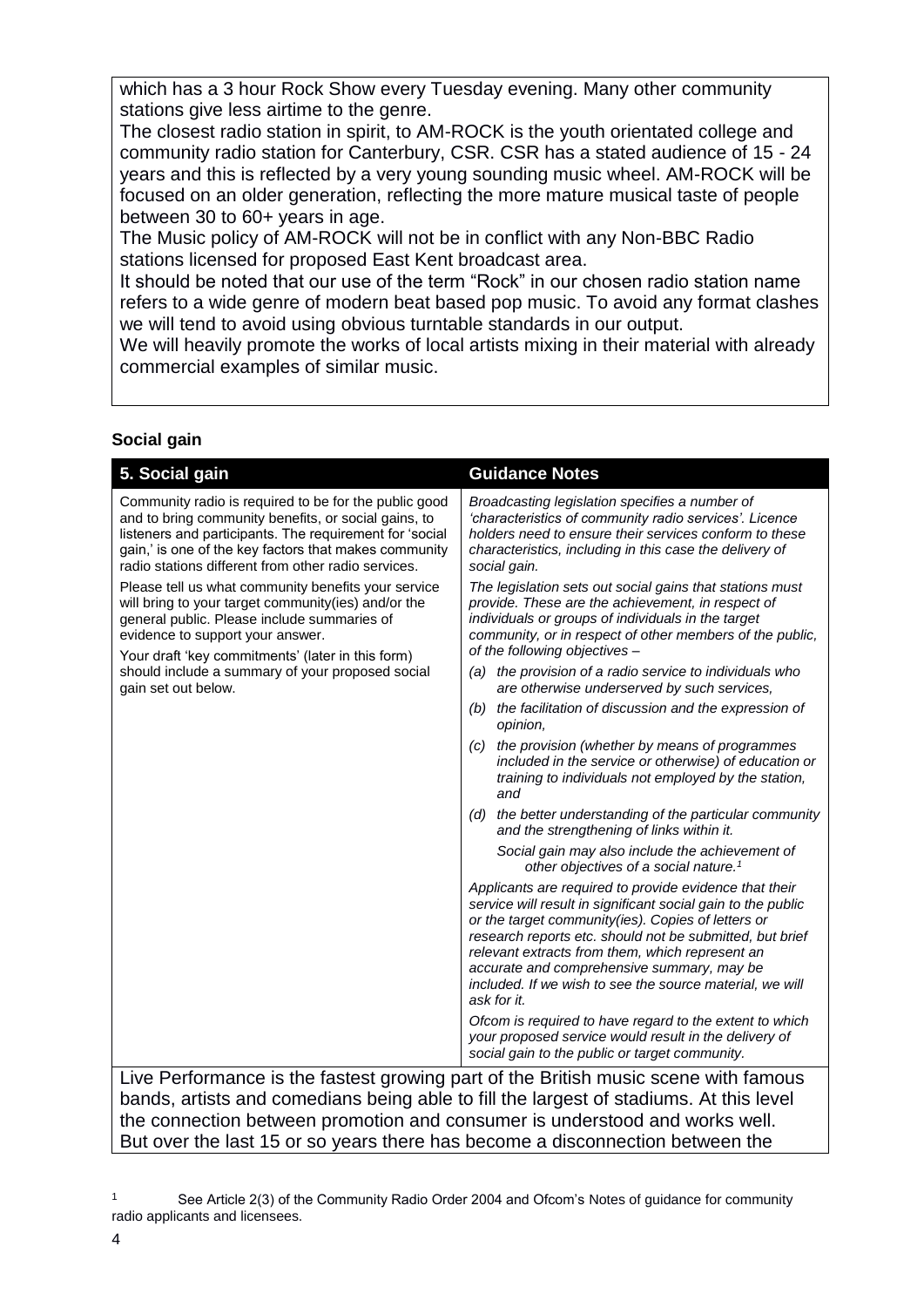performer and fans at a local level, that needs to be addressed. This seems to be due to a lack of cohesion on the information side (as we show evidence of in our community support section)

We hope to repair this disconnect by becoming the social hub to "live" musicians working in our service area by providing a much needed shop window for live Rock, Blues, Folk and Jazz Music. We will work with the venues consolidating what is left of the traditional music scene in East Kent. Giving support to the providers and customers for live music.

Although this is a community project it is important to say that it is not our intention to look inwards such as for instance a trade magazine would. Performance artists need to find and connect with a wider public, so for our listeners outside of the primary community, we offer a radio station based on Rock Music different in character to that which already exist.

## **Supporting evidence from ukmusic**

**http://www.ukmusic.org/assets/general/Measuring\_Music\_2015.pdf**

This will lead to an on-air mix very different from the generic commercial radio product. This will be helped by our community radio status being less reliant upon the need for high audience figures.

We are expecting to see internet radio and interactive services becoming more prevalent, so we will design our complimentary web site[\(www.amradio.uk\)](http://www.amradio.uk/) to be fully interactive. We will also give all the participating bands and venues space to promote themselves and their product(s) in whatever way they wish.

Inclusion is also high on our agenda "DFL" is a program aimed at newcomers to the area. We know that migration to a new area is tough. Often people will have little help from community services and in many cases no Family support. We are expecting this programme to be difficult to produce. It's not something we commit to without being aware of how much of the station's time and resources it will take. DFL is an important programme and will form part of our key commitments. It is provisionally being given a two hour prime time Saturday slot, this can be expanded should we feel there is sufficient demand to do so. (supporting evidence Dave Fuller "Down From London" Producer).

AM-ROCK will commission no less the 10 focused speciality programmes per week, using local experts in their own

particular field of music. Further to this we will take on local Writers and Researchers to make Radio Documentaries. The first of which is already being researched and will tell the story of Radio Broadcasting. The skills needed for this will form part of our Training Portfolio scheme

Our flagship scheme will be called The Radio Training Portfolio. The scheme will be open to all staff and cover all aspects of Radio Broadcasting. As an evidence based system it will have no pass or fail but each module will be assessed by senior station staff. When a staff member moves on to another station he/she will be able to take it with them as evidence of their experience. The portfolio will be offered out to other community radio stations as a template for similar training schemes. We hope eventually it can be adopted as a community radio training standard.

The majority of our staff will be local people and all will be trained to modern industry standards.

One of the ways listener access is provided will be an "open studio" programme. This will be at the weekend with a portfolio based training scheme for any employee or volunteer wishing to participate.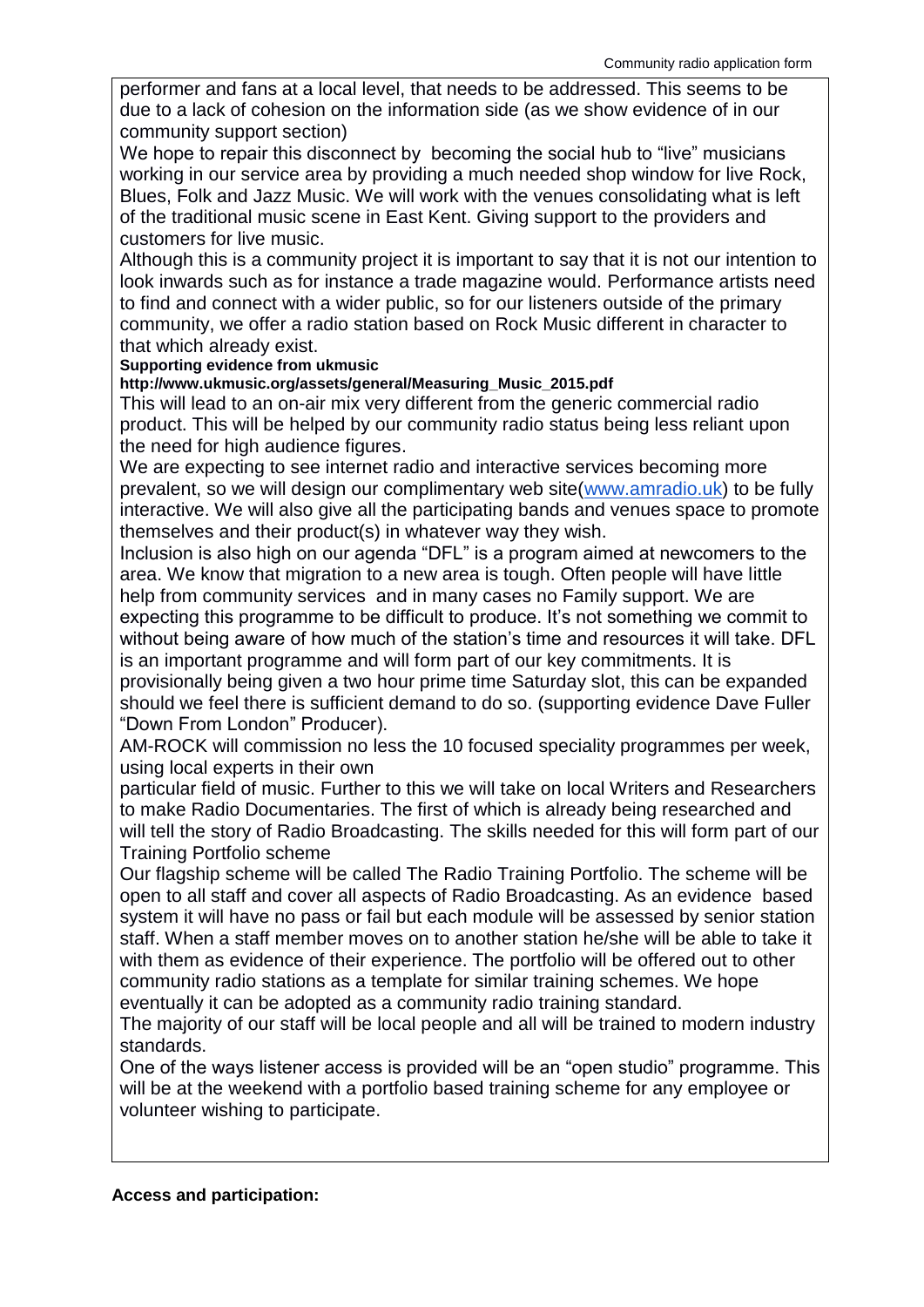| 6. Participation in the service                                                                                                                                                                                                                                                                                                     | <b>Guidance Notes</b>                                                                                                                                                                                                                                                                                                                                         |  |
|-------------------------------------------------------------------------------------------------------------------------------------------------------------------------------------------------------------------------------------------------------------------------------------------------------------------------------------|---------------------------------------------------------------------------------------------------------------------------------------------------------------------------------------------------------------------------------------------------------------------------------------------------------------------------------------------------------------|--|
| How do you propose to ensure that members of your<br>target community (or communities) are given<br>opportunities to participate in the operation and<br>management of the service?<br>Your draft 'key commitments' (later in this form)<br>should include a summary of your proposed<br>participation objectives as set out below. | Legislation specifies a number of 'characteristics of<br>community radio services'. Licence holders need to<br>ensure their services conform to these characteristics,<br>including in this case providing opportunities to<br>participate in the operation and management of the<br>service. Ofcom requires information as to how this would<br>be achieved. |  |
|                                                                                                                                                                                                                                                                                                                                     | What will be the involvement of members of the target<br>community in the radio station? How many volunteers do<br>you anticipate will be involved in your service per year?                                                                                                                                                                                  |  |
| We recognise the need for social inclusion as a key commitment in our concept. So                                                                                                                                                                                                                                                   |                                                                                                                                                                                                                                                                                                                                                               |  |

the project has been set up with this as a founding principle. The core management at AM-ROCK will be fixed. The Management of the station will oversee the employment and day-to-day running, by both broadcasting and administration volunteers, who will be working on a cooperative basis. The volunteer team will create the programmes and be responsible for the day to day running of the station. The fixed management will direct the radio stations output and also control and undertake assessment of the radio stations in house training scheme.

Our primary target audience is the working musician and it is our expectation that, as acknowledged experts in their own musical journey, they can provide the 10 one hour specialist shows per week.

On a weekly basis we will expect to be using in the region of 30 (+10) volunteers. It has been noted with other community radio stations, that the team settles down as a tight working unit after time, so the churn is expected to be low. We will not be placing a time limit to how long a volunteer can work for the station. The radio station will be regulated by Ofcom.

| 7. Access to facilities and training                                                                                                                                                                                                                                | <b>Guidance Notes</b>                                                                                                                                                                                                                                                                        |  |
|---------------------------------------------------------------------------------------------------------------------------------------------------------------------------------------------------------------------------------------------------------------------|----------------------------------------------------------------------------------------------------------------------------------------------------------------------------------------------------------------------------------------------------------------------------------------------|--|
| Set out the practical (formal and informal)<br>mechanisms which you will use to ensure that<br>members of your target community can gain access<br>to your facilities that would be used for the provision<br>of your service and to receive training in their use. | Ofcom is required by the legislation to have regard to the<br>provision each applicant proposes to make to allow for<br>access by members of the target community to the<br>facilities to be used for the provision of the service and<br>for their training in the use of those facilities. |  |
| Your draft 'key commitments' (later in this form)<br>should include a summary of your proposed access<br>and objectives for training people in the use of the<br>facilities as set out below.                                                                       |                                                                                                                                                                                                                                                                                              |  |
| Starting with the concept of total access we need to find ways to requilate it                                                                                                                                                                                      |                                                                                                                                                                                                                                                                                              |  |

concept of total access we need to find ways to regulate Our studios will be open-access to anybody who wishes some airtime from within our specified community. That access will be governed by air time slots using a journalistic judgement by the duty producer. This will include any live sets our music community wishes to use as a promotional tool.

Businesses that operate within our community definition will also be allowed airtime slots for business opportunities, as in, for instance, "Music Company A" wanting to tell the community about a new Instrument. or a New PA product. Managers, publishers and the local pluggers with new material, will also be given air time. Venues will be invited in to preview the gigs and events they will be promoting. We expect most of our specialist shows will be produced by members of our community.

We will give airtime to local lobby groups and other similar activists. The list is not exhaustive and access air is expected to be at the discretion of the duty manager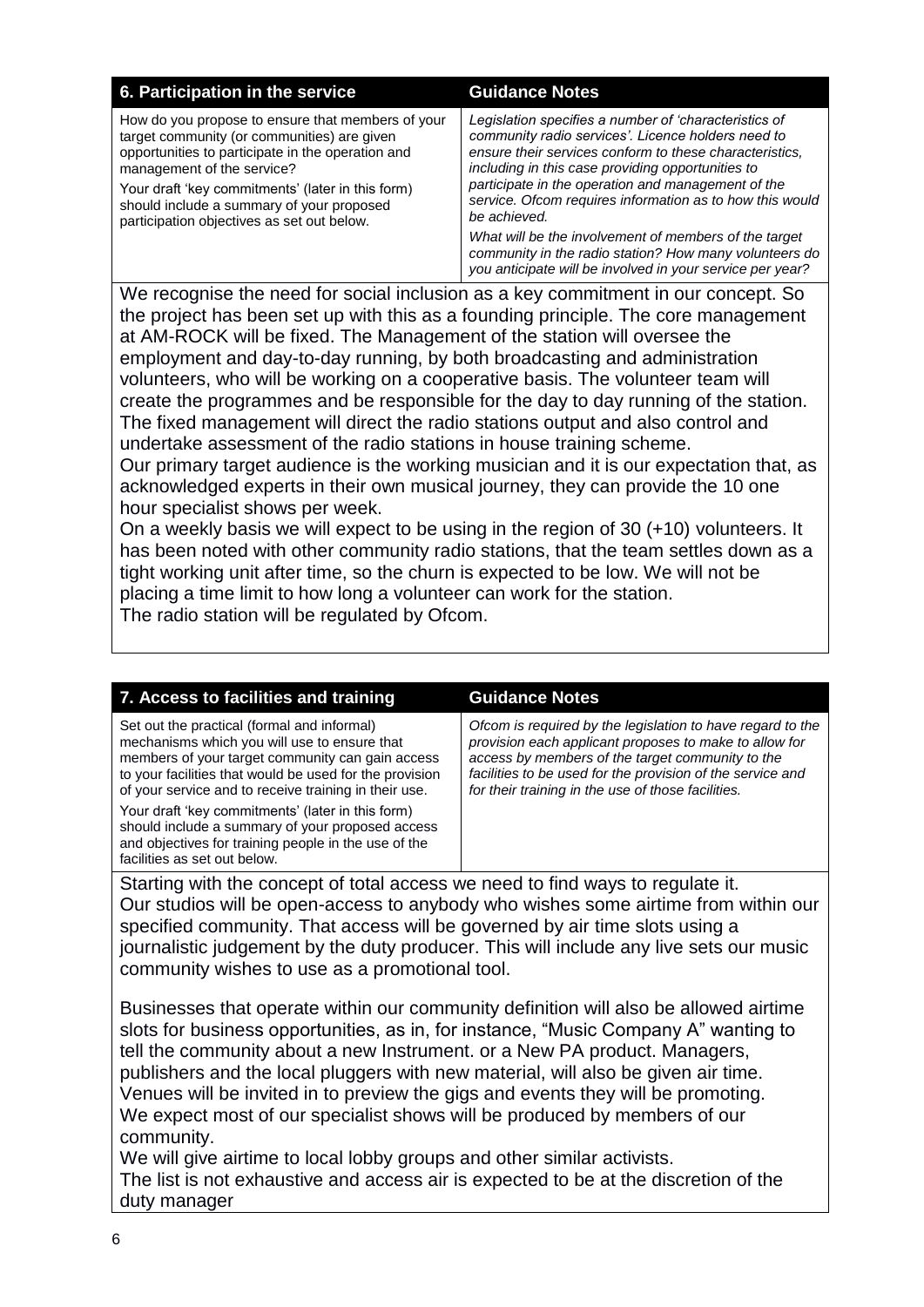## **Ensuring accountability:**

| 8. Accountability                                                                                                                                                                                                                                                                                                                                                                                                                                                                                                           | <b>Guidance Notes</b>                                                                                                                                                                                                                                                                                                                                                                                                                                                                                                                              |
|-----------------------------------------------------------------------------------------------------------------------------------------------------------------------------------------------------------------------------------------------------------------------------------------------------------------------------------------------------------------------------------------------------------------------------------------------------------------------------------------------------------------------------|----------------------------------------------------------------------------------------------------------------------------------------------------------------------------------------------------------------------------------------------------------------------------------------------------------------------------------------------------------------------------------------------------------------------------------------------------------------------------------------------------------------------------------------------------|
| Please set out your proposed community<br>accountability mechanisms. These should cover<br>matters such as:<br>How will members of your target community:<br>make contact with your service, and<br>influence the operation of the service?<br>How will suggestions or criticisms from members of<br>your target community (or communities) be<br>considered and acted upon?<br>Your draft 'key commitments' (later in this form)<br>should include a summary of your proposed<br>accountability measures as set out below. | Broadcasting legislation specifies a number of<br>'characteristics of community radio services'. Licence<br>holders need to ensure their services conform to these<br>characteristics. One is that, in respect of the provision of<br>the service, the provider makes itself accountable to the<br>community (or communities) the service is intended to<br>serve.<br>Ofcom is required to have regard to the provision each<br>applicant proposes to make in order to ensure its<br>accountability to the relevant community (or<br>communities). |

AM-ROCK is to have a fully complementary web site at [www.amrock.uk.](http://www.amrock.uk/)This will contain information on all aspects of the station. Naturally we don't want any complaint elevated to Ofcom unnecessarily, so the complaints procedure will be prominent and also user friendly. Further to this, we will include all the normal bulletin boards and such. We will also be fully active on social media. The colour of our service will change over time as new bands come into play. We see this change as a kind of organic rather than a regulated thing. We will be resistant of pressure groups looking to commercialise our output but listen to advice with some empathy. We will write the core mission into our promise of service in such a way this original idealistic concept can not be corrupted. Because we will be operating in effect as a tool of our community. We will place in our constitution a clause allowing any lobby of over three members of our target audience to talk directly with the Company Directors. It will be a duty of the directors to listen to any idea put forward and if it is decided at that meeting to act on that decision. Action will be taken and a report sent back to the lobby group.

## **Guidance notes: station's draft key commitments**

Please draft the Key Commitments for your proposed service. There is a blank key commitments template overleaf. If your organisation is awarded a licence, the key commitments you draft here will be included in your licence. (Please note: Ofcom may require amendments if, for example, we feel changes are required to better reflect your application proposals).

Your draft Key Commitments should be consistent with, and, where appropriate, summarise the answers you have already given in this application form.

It is important that you draft your own commitments rather than just copying what may have been done by others. You should keep in mind that it will be a condition of any licence to meet the Key Commitments: something you must do at all times and for breach of which you could face sanctions including revocation of the licence. So, you should think carefully about what you will be committing to.

**We would expect key commitments to be brief and no more than one page long.**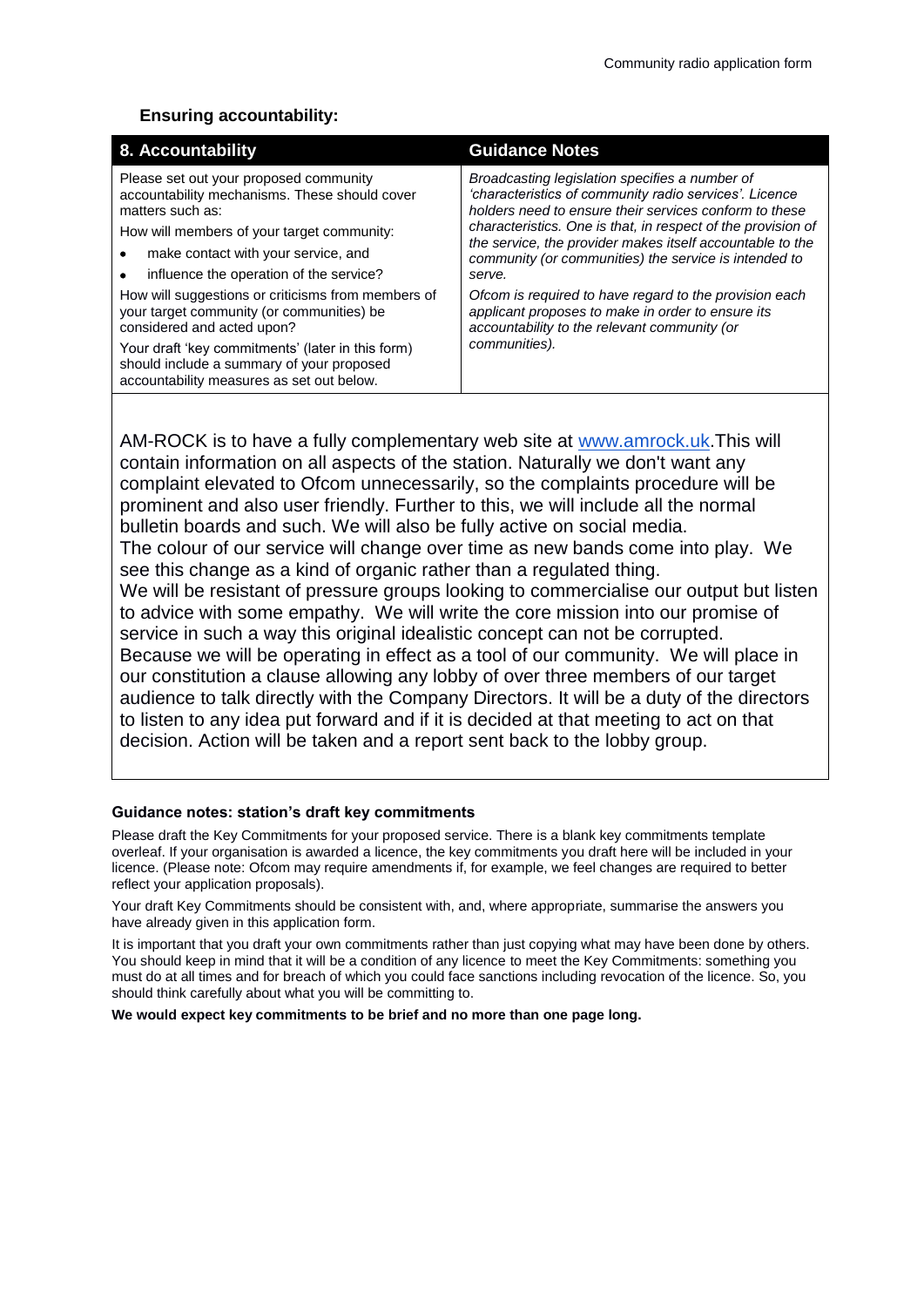# **KEY COMMITMENTS: to be completed by the applicant**

*[Guidance is given in italics.]*

| <b>Station name</b>                                                                                                                                                                                                                                                                                                                                                                                                                                                                                                                                                                                                                                                                                                                                                                                                                                                                                                                                      | AM-ROCK                                                                                                  |  |  |
|----------------------------------------------------------------------------------------------------------------------------------------------------------------------------------------------------------------------------------------------------------------------------------------------------------------------------------------------------------------------------------------------------------------------------------------------------------------------------------------------------------------------------------------------------------------------------------------------------------------------------------------------------------------------------------------------------------------------------------------------------------------------------------------------------------------------------------------------------------------------------------------------------------------------------------------------------------|----------------------------------------------------------------------------------------------------------|--|--|
| [As in section 1 of this application]                                                                                                                                                                                                                                                                                                                                                                                                                                                                                                                                                                                                                                                                                                                                                                                                                                                                                                                    |                                                                                                          |  |  |
| Licence area                                                                                                                                                                                                                                                                                                                                                                                                                                                                                                                                                                                                                                                                                                                                                                                                                                                                                                                                             |                                                                                                          |  |  |
| [State the proposed coverage area as<br>set out in section 3 of this form.]                                                                                                                                                                                                                                                                                                                                                                                                                                                                                                                                                                                                                                                                                                                                                                                                                                                                              | East Kent  Thanet, Dover and Canterbury                                                                  |  |  |
| Description of character of service                                                                                                                                                                                                                                                                                                                                                                                                                                                                                                                                                                                                                                                                                                                                                                                                                                                                                                                      |                                                                                                          |  |  |
| [Describe in no more than 80 words in total]:                                                                                                                                                                                                                                                                                                                                                                                                                                                                                                                                                                                                                                                                                                                                                                                                                                                                                                            |                                                                                                          |  |  |
| summary of your answer in section 2 of this form]:                                                                                                                                                                                                                                                                                                                                                                                                                                                                                                                                                                                                                                                                                                                                                                                                                                                                                                       | the target community/communities [describe the community or communities you will serve; this should be a |  |  |
| the main purpose of the service<br>$\overline{\phantom{a}}$                                                                                                                                                                                                                                                                                                                                                                                                                                                                                                                                                                                                                                                                                                                                                                                                                                                                                              |                                                                                                          |  |  |
| the station's primary functions or activities.<br>$\overline{\phantom{a}}$                                                                                                                                                                                                                                                                                                                                                                                                                                                                                                                                                                                                                                                                                                                                                                                                                                                                               |                                                                                                          |  |  |
| The primary community service is to the people who perform live music in the<br>Eastern part of the county of Kent and those who work in the support structure<br>necessary for that to happen.<br>We will provide an open access Radio Station giving airtime to any established artist<br>or band of artists who wish to use the facility. This offer will be subject to the radio<br>stations agreement and not an absolute right and the radio station's decision is final.<br>As with all art forms, music performance looks outwards to its customers so the<br>listening fans of live music constitute our second defined community.<br>Our second community is the people who are resident in the Kent areas of Thanet,<br>Canterbury and Dover.<br>The service will provide a range of community benefits (Social gain objectives<br>mandated by statute) including education and training for the target audiences both<br>on air and off air. |                                                                                                          |  |  |
| The service broadcasts: [these bullet points should be a summary of the answers you have given in section 4 of<br>this form]:                                                                                                                                                                                                                                                                                                                                                                                                                                                                                                                                                                                                                                                                                                                                                                                                                            |                                                                                                          |  |  |
| Music [if relevant]. The main types of music <sup>2</sup> broadcast over the course of each week are: [insert types of<br>٠<br>music in a maximum of 30 words]                                                                                                                                                                                                                                                                                                                                                                                                                                                                                                                                                                                                                                                                                                                                                                                           |                                                                                                          |  |  |
| Speech <i>[if relevant]</i> . The main types of speech output <sup>3</sup> broadcast over the course of each week are:<br>$\bullet$<br>[describe the speech output in a maximum of 30 words]                                                                                                                                                                                                                                                                                                                                                                                                                                                                                                                                                                                                                                                                                                                                                             |                                                                                                          |  |  |
| [Languages other than English, if relevant] Over the course of each week programming in [list all<br>language(s), including English] is broadcast.                                                                                                                                                                                                                                                                                                                                                                                                                                                                                                                                                                                                                                                                                                                                                                                                       |                                                                                                          |  |  |
| The service provides original output <sup>4</sup> for a minimum of [insert number] hours per day. [What are the minimum<br>٠<br>hours per day that the service will broadcast original output?]                                                                                                                                                                                                                                                                                                                                                                                                                                                                                                                                                                                                                                                                                                                                                          |                                                                                                          |  |  |
| The service provides locally-produced output <sup>5</sup> for a minimum of [insert number] hours per day. [What are the<br>٠<br>minimum hours per day that the service will broadcast locally-produced output?]                                                                                                                                                                                                                                                                                                                                                                                                                                                                                                                                                                                                                                                                                                                                          |                                                                                                          |  |  |
| The studio is located within the licensed coverage area.                                                                                                                                                                                                                                                                                                                                                                                                                                                                                                                                                                                                                                                                                                                                                                                                                                                                                                 |                                                                                                          |  |  |
| The service provides a range of community benefits (social gain objectives mandated by statute) for the target<br>community, both on-air and off-air, and in doing so, achieves the following objectives:                                                                                                                                                                                                                                                                                                                                                                                                                                                                                                                                                                                                                                                                                                                                                |                                                                                                          |  |  |
| the facilitation of discussion and the expression of opinion,                                                                                                                                                                                                                                                                                                                                                                                                                                                                                                                                                                                                                                                                                                                                                                                                                                                                                            |                                                                                                          |  |  |
| 2<br>e.g. mainstream pop, urban etc.<br>3<br>e.g. local news, what's on etc.                                                                                                                                                                                                                                                                                                                                                                                                                                                                                                                                                                                                                                                                                                                                                                                                                                                                             |                                                                                                          |  |  |

<sup>4</sup> Original output is output that is first produced for and transmitted by the service, and excludes output that was transmitted elsewhere before. Original output can be live or voice-tracked. Repeat broadcasts of original output do not count towards the minimum requirement.

<sup>5</sup> Locally-produced output is output made and broadcast from within the service's licensed coverage area.

8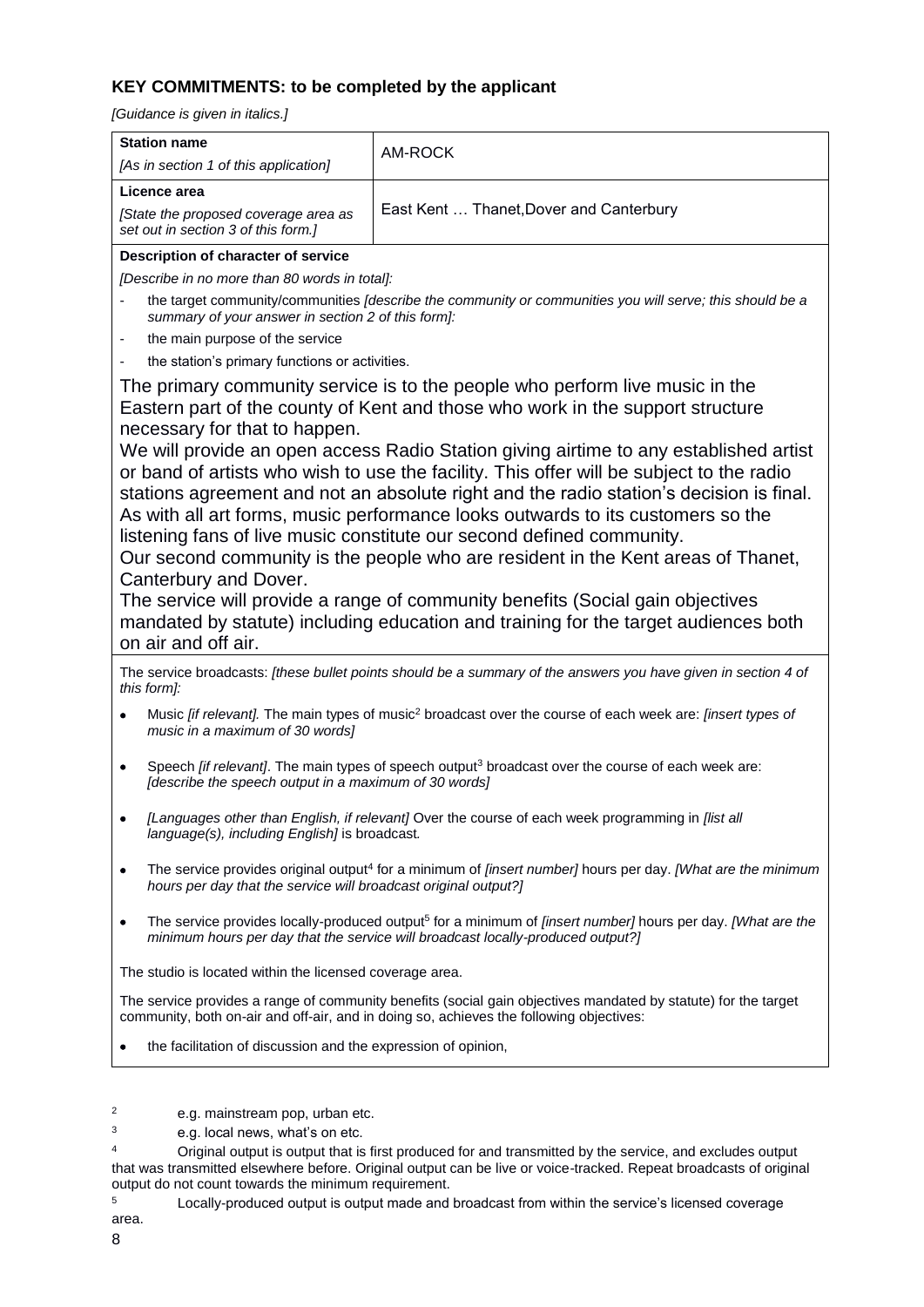- the provision (whether by means of programmes included in the service or otherwise) of education or training to individuals not employed by the person providing the service, and
- the better understanding of the particular community and the strengthening of links within it.

Members of the target community contribute to the operation and management of the service.

The service has mechanisms in place to ensure it is accountable to its target community.

[Please note: If awarded a licence, the key commitments you draft here will be included in your licence. (However, Ofcom may require amendments if, for example, we feel changes are required to better reflect your application proposals)

# **About your organisation:**

| 9. Company details                                                                                                                                                                                                                                                                                                                                                                                                               | <b>Guidance Notes</b>                                                                                                                                                                                                                                                                                                                                                                                                                                                                                                                                                                                                                                                                                                                                                                                                                                       |  |
|----------------------------------------------------------------------------------------------------------------------------------------------------------------------------------------------------------------------------------------------------------------------------------------------------------------------------------------------------------------------------------------------------------------------------------|-------------------------------------------------------------------------------------------------------------------------------------------------------------------------------------------------------------------------------------------------------------------------------------------------------------------------------------------------------------------------------------------------------------------------------------------------------------------------------------------------------------------------------------------------------------------------------------------------------------------------------------------------------------------------------------------------------------------------------------------------------------------------------------------------------------------------------------------------------------|--|
| The legislation requires that:<br>Community radio services should not be provided primarily for commercial reasons or for the financial or<br>other material gain of the body providing the service or the individuals involved in it<br>Any profits produced may only be used to either improve the future provision of the service or for the delivery<br>٠<br>of social gain to members of the public or the target community |                                                                                                                                                                                                                                                                                                                                                                                                                                                                                                                                                                                                                                                                                                                                                                                                                                                             |  |
| Provide the name of the body corporate (e.g.<br>company) submitting this application and the type of<br>body corporate.<br>Please provide copies of the company's<br>Memorandum, Articles of Association and Certificate<br>of Incorporation (or, where it is another type of body<br>corporate, its founding documents and those which<br>set out its objectives and rules of operation)                                        | Only a body corporate can hold a community radio<br>licence. A body corporate is almost always a (registered)<br>company, although it can also include, for example,<br>some bodies created by statute (an individual or a<br>registered charity on its own is not a body corporate).<br>Your application must therefore be submitted on behalf<br>of a registered company (or other body corporate).<br>There are different types of company (e.g. a company<br>limited by shares, a community interest company, a<br>company limited by guarantee) and we need to know<br>what kind of company is applying for a licence.<br>We will not consider a licence award to a company if it<br>has not yet been registered. If the application is<br>successful the licence will be awarded to the body<br>corporate (e.g. company) submitting this application. |  |
| Company (or other body corporate) name:                                                                                                                                                                                                                                                                                                                                                                                          | Pipeline Media Ltd                                                                                                                                                                                                                                                                                                                                                                                                                                                                                                                                                                                                                                                                                                                                                                                                                                          |  |
| Date of registration:                                                                                                                                                                                                                                                                                                                                                                                                            | 15 June 2016                                                                                                                                                                                                                                                                                                                                                                                                                                                                                                                                                                                                                                                                                                                                                                                                                                                |  |
| Company registration number:                                                                                                                                                                                                                                                                                                                                                                                                     | 10234071                                                                                                                                                                                                                                                                                                                                                                                                                                                                                                                                                                                                                                                                                                                                                                                                                                                    |  |
| Type of company (or other body corporate):                                                                                                                                                                                                                                                                                                                                                                                       | <b>Limited Company</b>                                                                                                                                                                                                                                                                                                                                                                                                                                                                                                                                                                                                                                                                                                                                                                                                                                      |  |
| Where your body is not a company, please explain<br>how it meets the requirement to be a body corporate:                                                                                                                                                                                                                                                                                                                         |                                                                                                                                                                                                                                                                                                                                                                                                                                                                                                                                                                                                                                                                                                                                                                                                                                                             |  |

Please provide details of who controls and who owns the body corporate (e.g. company) applying for this licence, and on what basis this control and ownership is achieved. (If this will be different once the station starts broadcasting please say so (a licence is not issued until broadcasting starts.)

The information provided must include:

 all the subscribers, members, shareholders, or whatever is appropriate for the applicant company (or body corporate), and state the extent of their interest (e.g. % shareholding) (if the company will be controlled by members, but the members are not yet recruited, please say

## **10. Ownership Guidance Notes**

*Ofcom needs to know about the ownership of the company (or other body corporate) applying for this licence, and any issues regarding its control. We will also consider how the company (or body corporate) will be run (this will usually be specified in the Articles of Association of the company).*

*In relation to exerting control over the applicant, the information provided should include the name and address of any individuals or corporate bodies in accordance with whose wishes the applicant's affairs are or will be conducted in most cases or in significant respects.*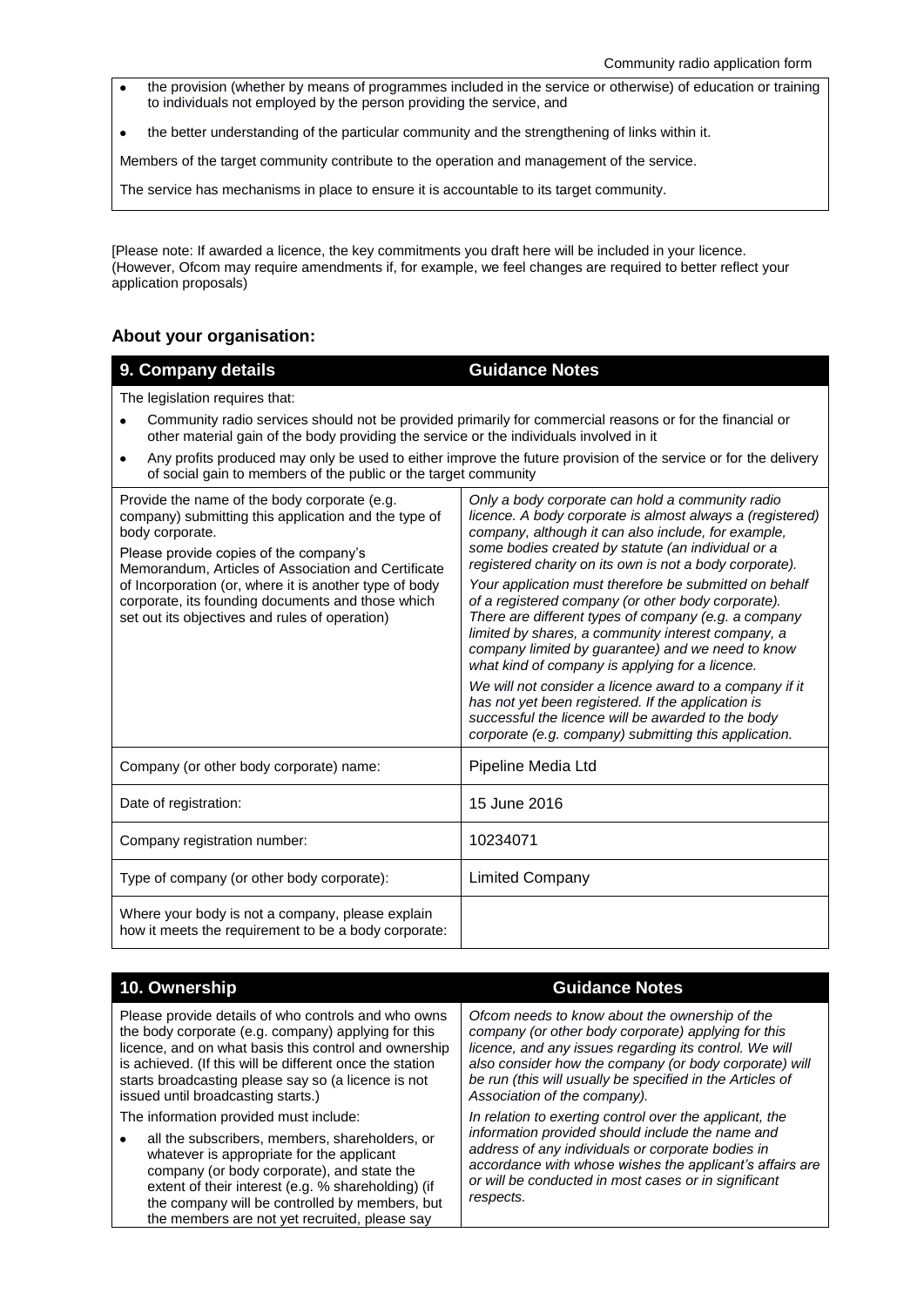so). (You will also be asked about the board of directors in 11 & 12 below.)

 details of any individual, company or other body that may exert control over the applicant

Pipeline Media LTD Date of registration: 18th June 2016 Company registration number: 10234071

Director Graham Kirk

Once a community radio licence is issued the corporate body will seek to become a Community of Interest Company (CIC) comprising of Pipeline Media LTD's Director Graham Kirk who owns 60%of shareholding, David Payne 15%, .Diane Gosciminski 15% and Claire Flecteher 15%.

None Directors and consultants include Peter Quinn former Programme Controller of Arrow FM who is offering his 4 decades of broadcasting experience. Simon Newbury who is involved in the engineer transmission side and Ian Drake who is acting in a consultancy capacity for the music industry locally.

Pipeline Media is looking to coop additional members from the community we serve into a membership scheme. We are also looking at a Listener Council.

We envisage the Community of Interest Company (CIC) will have a broader range of members involved with its management team, drawn directly from the the community interest that the station is designed to cover within its licence terms.

At the licence application bid stage Pipeline Media LTD is controlled by Graham Kirk, who has over 17 years radio experience including being at the helm of the Access Radio trials in 2002. He has experience within the community media sector to ensure the smooth transition to CIC.

Other interested party:

NLN ( New Line Networks) that have gifted us transmission facilities and wish no control over the radio station

## **Ability to maintain the service:**

| 11. Management and operations                                                                                                                                                                                                                                                                                                                                                                             | <b>Guidance Notes</b>                                                                                                                                                                                                    |  |
|-----------------------------------------------------------------------------------------------------------------------------------------------------------------------------------------------------------------------------------------------------------------------------------------------------------------------------------------------------------------------------------------------------------|--------------------------------------------------------------------------------------------------------------------------------------------------------------------------------------------------------------------------|--|
| With regard to the applicant please provide:                                                                                                                                                                                                                                                                                                                                                              | In addition to the notes above on ownership, Ofcom is                                                                                                                                                                    |  |
| A list of directors, indicating who is the managing<br>director and/or chair (please see question 12<br>regarding directors' details).                                                                                                                                                                                                                                                                    | also required to evaluate the human resources involved<br>in the running of a community radio station. Answers<br>should demonstrate how those who have relevant<br>experience will work for the station. In addition, a |  |
| An indication of management structure (e.g.<br>٠<br>management committee or equivalent, if<br>applicable), and/or                                                                                                                                                                                                                                                                                         | diagram or organisation chart may help paint a clearer<br>picture.                                                                                                                                                       |  |
| Information about who would be responsible for<br>$\bullet$<br>the day to day management and running of the<br>station (there is a separate question regarding<br>other staff below). Explain the role(s) in the<br>station, job titles, and indicate whether paid or<br>voluntary, full or part-time (and the number of<br>hours).                                                                       |                                                                                                                                                                                                                          |  |
| Pipeline Media's experience within both community and broadcasting roles is derived from the individual<br>experiences of its collective membership that have played an active role in community orientated media and the<br>music industry over a number of years. The AM-Rock project is setting out to offer a different type of station we<br>genuinely know is desired from our exstensive research. |                                                                                                                                                                                                                          |  |
|                                                                                                                                                                                                                                                                                                                                                                                                           |                                                                                                                                                                                                                          |  |

| 12. Management and operations                                                                                                                                                                                                                                                                 | <b>Guidance Notes</b>                                                                                                                                                                                                                                                                                                                                                                                                                               |
|-----------------------------------------------------------------------------------------------------------------------------------------------------------------------------------------------------------------------------------------------------------------------------------------------|-----------------------------------------------------------------------------------------------------------------------------------------------------------------------------------------------------------------------------------------------------------------------------------------------------------------------------------------------------------------------------------------------------------------------------------------------------|
| Please provide information regarding each director as<br>set out below (some or all of which may be regarded<br>as confidential).<br>In addition if any individuals have been identified for<br>management roles at the proposed station, please<br>give further information in this section. | Ofcom needs to know about the proposed directors and<br>chair of the applicant. Some or all of the information<br>given in this section will usually be removed from the<br>publicly available copy of this application form. (All<br>community radio applications forms will be made<br>available on our website.) If you request that any<br>information be removed, please indicate which (and why<br>by email to community.radio@ofcom.org.uk). |

#### **Name: Graham Kirk**

**Employment. Producer Talk Radio Freelance, Part Time telephone interviewing at infocorp Docklands.**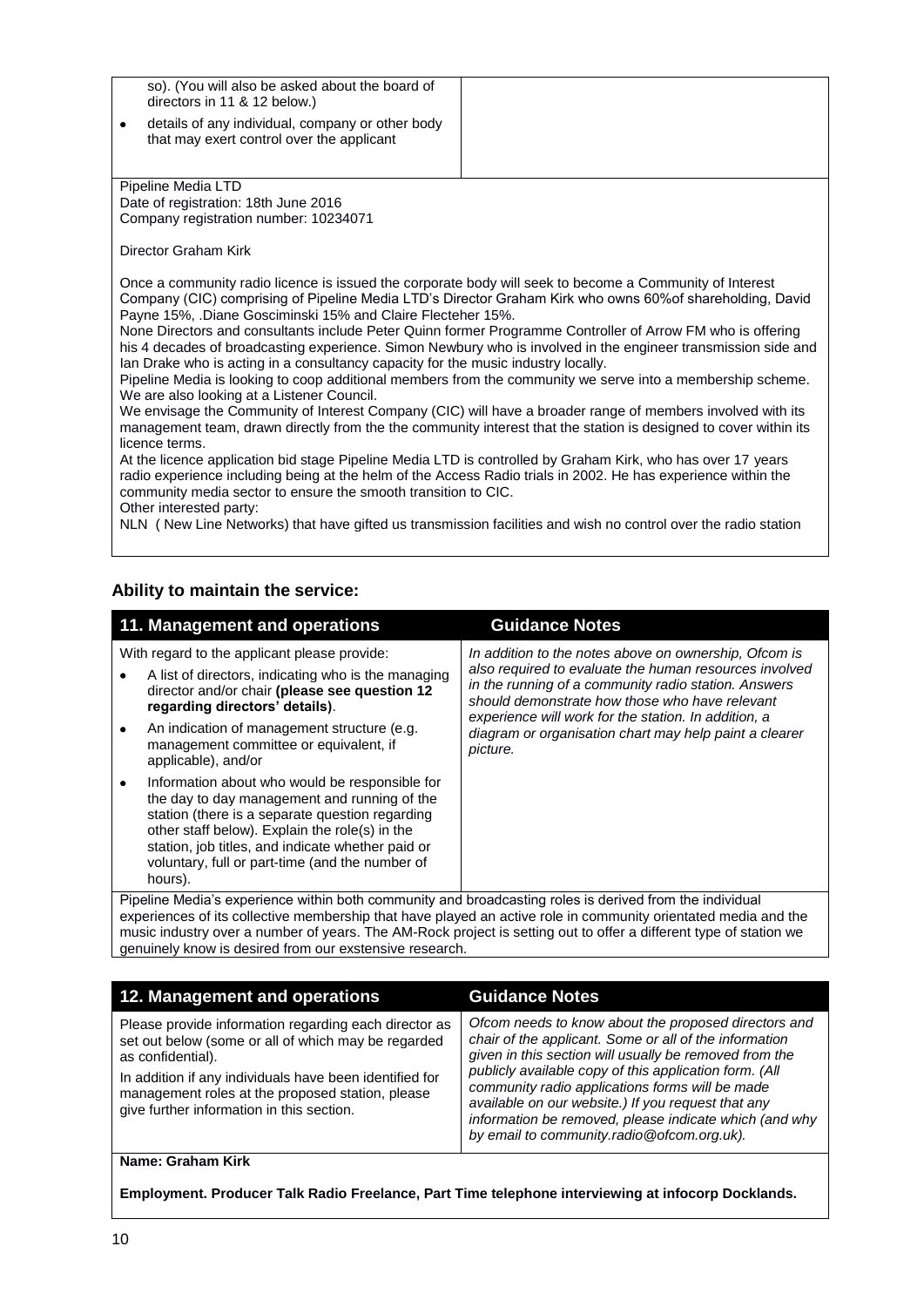#### **Other directorships: None**

Relevant experience: After graduating from the University of Portsmouth […], Graham has had a very varied career that has taken in Logistics, Market Research, the Rail Industry and Radio.

After studying at Lambeth College on a radio production course he became involved with Radio Kings. At Kings he became Production Manager. He was also instrumental in being part of the team at Sound Radio in Hackney ,where he developed a range of Programmes including The News Hour and the Big Lunch that had a heavy commitment to the original values of Community Radio.

After Sound Radio he took on Freelance roles on a number of community based stations putting an emphasis on local content. This has given him considerable understanding of the sector and the issues. That arise. He has also worked at International London based station Monocle 24 as Studio Manager and had a successful Night time show in the Netherlands on Big L International.

Recently he has been employed at Talk Radio as Producer. Graham is a team player who has always sought out and developed new talent.

#### **Name: David Payne**

#### **Employment: Traffic Engineer or TFL contractor Telent Technology Services**

David Payne will be overseeing technical issues in liaison with contractors, on a day to day basis, he will be running and development the practical side of the radio station and its other off air services. He is time served in matters of man management at a "non artistic" level. and IT engineering issues concerning the station. He will be Ofcom's key contact for Engineering issues. Head of Engineering duties will include managing sub contractors and liaisons with Ofcom licence holder 1027086 - New Line Networks to ensure effective transmissions from site and related matters. His role will also encompass IT and the media AM-Rock's online development aimed at the community it serves - Part time paid.

#### **Name: Claire Fletcher**

#### **Employment: Director of London Therapist**

#### **Other Directorships: London Therapists**

Claire Fletcher is Head of P.R. and Communication for AM-ROCK. Her duties will encompass communication strategy for the project and staff training. Her direct Line Manager will be the MD. The role will be voluntary. Directorship is (pending)

#### **Name: Diane Gosciminski**

#### **Employment: Admin Assistant for Asda Broadstairs.**

#### **Other Directorship: None**

Diane Gosciminski is Senior Administrator. Diane has worked in administration roles for London Docklands Development Corporation before leaving to start a family. Has recently been employed in a book keeping capacity for a number of businesses alongside employment as an Admin Assistant at Asda. Diane will be responsible for overseeing The day to Day administration and general duties within the station. She will be working alongside CEO./MD and Senior Presenter. This post will be part time voluntary.

**if any individuals (not necessarily directors) have been identified for management roles please state what experience identified individuals have to undertake the role in question.**

## **13. Staffing structure Guidance Notes**

What is the staffing structure of your proposed radio service? Provide a job title for each position and indicate whether the individual will be paid or will work in a voluntary capacity, will be full or part-time (indicate the number of hours for part-time posts). This may be provided as a diagram or organisation chart.

*The legislation requires that Ofcom has regard to the applicant's ability to maintain the proposed service (as well as to ensure the applicant is fit and proper to hold the licence). As well as its ownership, management and operations, the proposed staffing of the station is relevant to these considerations.* 

CEO of the radio station is a salaried position with a remuneration of […] starting salary Director of Engineering is a salaried position of […] starting salary.

Senior Presenter will be responsible for training, overseeing programme production and discipline of all on air and production staff. Remuneration will be negotiable […] starting salary.

The two paid Directors will as part of their duties, be responsible to Ofcom for the overseeing of a voluntary board of trustees consisting of 3 members(one from each geographic area).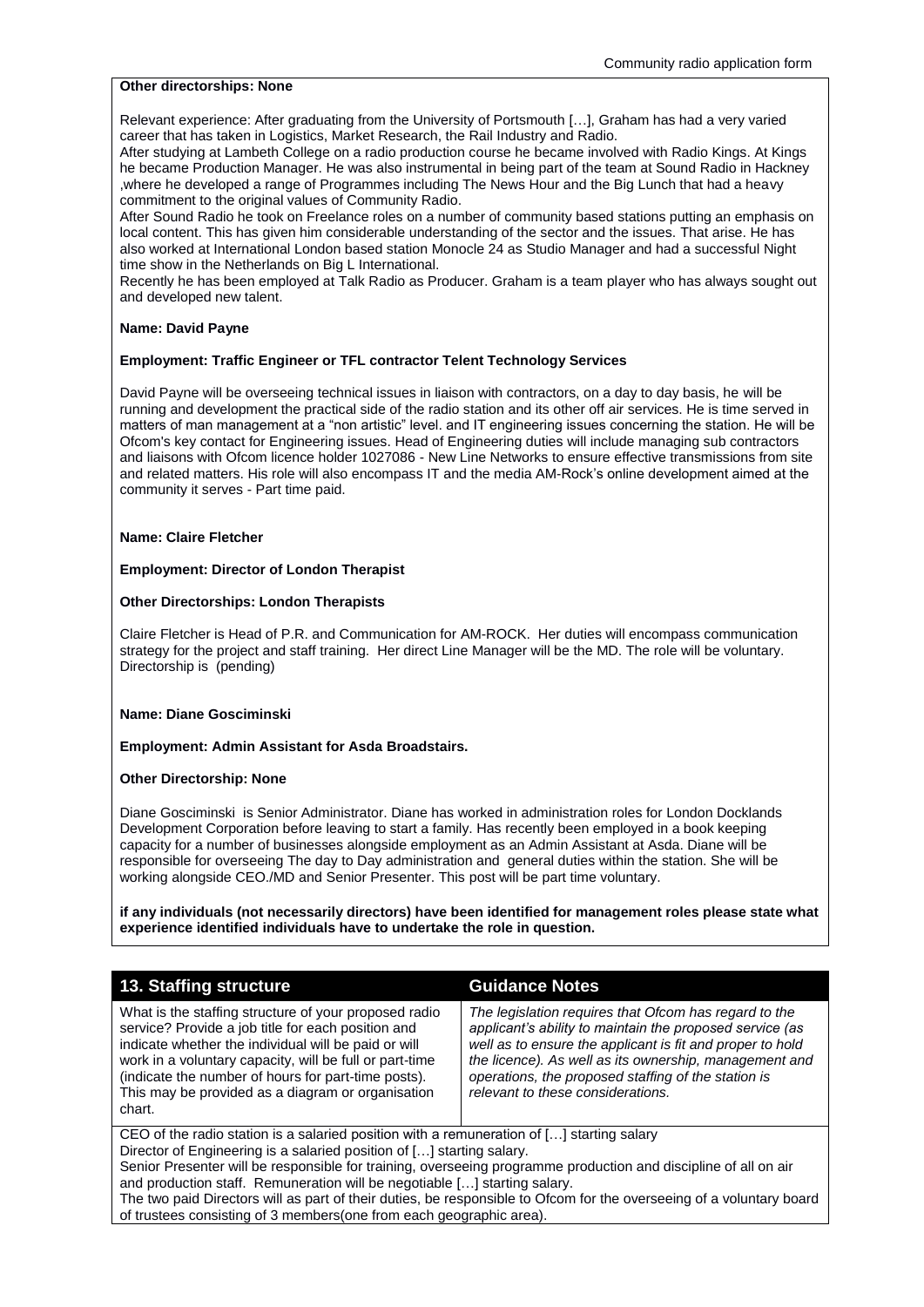The board of trustees will oversee every aspect of day to day operations and working with the senior presenter guarantee the performance commitments contained within the licence are achieved. Volunteer staff numbering around 40.

| 14. Applicant's experience                                                                                                                                        | <b>Guidance Notes</b>                                                                                                                                                                                                                                                                                       |
|-------------------------------------------------------------------------------------------------------------------------------------------------------------------|-------------------------------------------------------------------------------------------------------------------------------------------------------------------------------------------------------------------------------------------------------------------------------------------------------------|
| Please describe the history of your group, and any<br>relevant experience of the group, or the individuals<br>within the group, by answering the questions below. | Ofcom is required to consider whether an applicant has<br>the ability to run a community radio station for the<br>licence period (up to five years). To aid our<br>consideration we want to know about any relevant<br>experience the applicant group as a whole, or the<br>individuals involved, may have. |
| A. Please provide a brief history of your group.                                                                                                                  |                                                                                                                                                                                                                                                                                                             |

Pipeline Media LTD the company applying for the AM Community Radio Licence was formed in June 2016, after discussions with a range of local musicians in the East Kent area. Many felt their interests were being under represented in both traditional and new media platforms.

Pipeline Media LTD's Managing Director has been involved in broadcasting for over 16 years and is currently employed at Talk Radio. David Payne has been involved with the rock/ alternative music scene as a broadcaster since 1986. He currently hosts SFM Rock Show in Sittingbourne that has built up a reputation amongst the rock music fans in London and Kent.

Pipeline Media's team comprises of a range of individuals who have participated in community engagement broadcasts. The members have considerable technical understanding of AM Broadcasting and access to professional in the field who understand how to make it work effectively. Among those professionals is Simon Newbury a keen Radio Amature, who is know for his effective ariels in the trade and gave Pipeline media valuable advice.

The company after extensive research discovered that NLN ( New Line Networks) where granted an Ofcom licence to erect a mast at Richbourgh in Kent as part of the national infrastructure. NLN are committed that local communities will benefit from the mast in East Kent. They gifted use of mast and a range of facilities to ensure that we can broadcast a much needed professional service to our community.

The AM-Rock project has brought together people who have both broadcasting and other experience that is essential to the successful operation of a community radio service that will be forward thinking in it's approach, whilst appealing to both AM and online listeners.

B. Please summarise the group's broadcasting experience (e.g. internet radio, Restricted Service Licences (RSLs)).

David Payne AKA Dave Fullerhas managed 2 RSLs for RFM, that were commissioned by the Shadow Radio Authority and has been a regular Presenter for SFM.

Graham Kirk a Producer at Talk Radio and was involved in the management of the pioneering community station Sound Radio, during Professor Anthony Everitt's evaluation report for the Community Radio Order. Mr Kirk has been as Presenter, Producer and Manager for a number of stations, including Monocle 24 and Susy 531. Claire Flecthers radio experience includes RFM's RSL and AA Roadwatch. In the last 10 years she has been Head of programming for Raiders FM, a community internet station in South West London.

C. Please summarise the relevant experience of the group or its members, in relevant non-broadcast areas (such as third sector, local business, fund-raising, training or education).

Graham Kirk was MD of Swift Rail. The company was responsible for the refurbishment of rolling stock. The position required ensuring large contracts where achieved.

David Payne is a Traffic Engineer for TFL. He is Linux proficient and wants to develop open source programmes for the community to share.

Claire Fletcher has ran a number of successful businesses and developed acclaimed training courses. She has also been involved in large music promotions from small to large venues, including the world renowned Hippodrome.

Ian Drake: Music Consultant has worked within the industry on the technician side of record production for Polygram . He is now highly regarded and we are peased to "have him onboard". Diane Gosciminski has a strong track record in administration.

D. Please summarise the radio broadcasting experience of key individuals in the applicant group (only if not already described above).

Graham Kirk has been involved since the inception of community radio, lobbying and advising . David Payne aka Dave Fuller was a founder of non licensed ROCK-FM and was a campaigner for community of interest radio initially speaking at Home Office level prior to the setup of the Shadow Radio Authority (1990) ROCK-FM later gained two of the first RSL licences., and was used as a case study for later service. Red Rose Radio later adopted the name.

Claire Fletcher was a presenter . She has been heard on South London Community online station Raiders FM.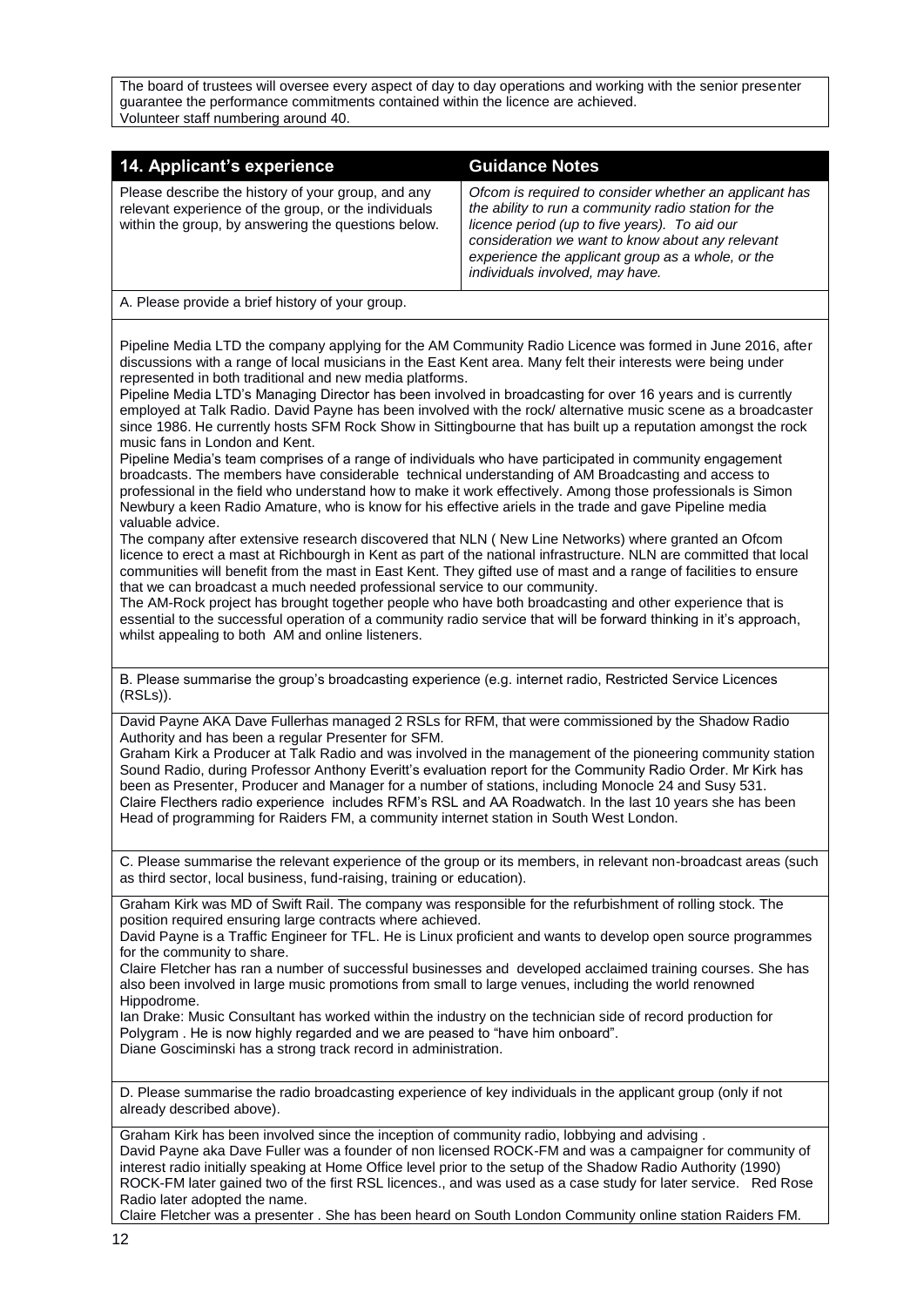Peter Quinn as a non Director is prepared to give AM-ROCK his full support and will be used for broadcast consultancy work. Mr. Quinn has been involved in radio for over 30 years as a Presenter and Programme Controller. He has a good understanding of Kent from his experience at Invicta FM.

## **Evidence of demand:**

| 15. Demand and/or support                                                                                                                                                                                                        | <b>Guidance Notes</b>                                                                                                                                                                                                                                                                                                                                 |
|----------------------------------------------------------------------------------------------------------------------------------------------------------------------------------------------------------------------------------|-------------------------------------------------------------------------------------------------------------------------------------------------------------------------------------------------------------------------------------------------------------------------------------------------------------------------------------------------------|
| Please provide a summary of evidence of demand<br>and/or support for your proposed service.<br>This may include a variety of information, for<br>example:                                                                        | When considering community radio licence applications,<br>Ofcom is required to take into account the extent of local<br>demand for, or support for, the provision of the proposed<br>service.                                                                                                                                                         |
| summary of support from statutory or voluntary<br>sector organisations which expect to contribute<br>practically and/or financially to your operations,<br>or which would expect to collaborate with you in<br>joint activities; | It is for applicants to decide what evidence of demand or<br>support they wish to submit. However, Ofcom does not<br>believe that generic support for the establishment of a<br>new radio service is as meaningful as evidence of<br>considered support for a specific applicant's proposals.<br>This means that Ofcom does not attach great value to |
| evidence of interest generated through radio<br>activity (e.g. RSLs, internet radio), community<br>activity, training, voluntary sector work etc;                                                                                | numerous examples of similar generic or form letters of<br>support by your group, or to petitions.                                                                                                                                                                                                                                                    |
| results of research;                                                                                                                                                                                                             | Copies of letters or research reports etc. should not be<br>submitted. However, your response here may include                                                                                                                                                                                                                                        |
| summary of support from local politicians,<br>councils, educational or religious bodies etc;                                                                                                                                     | brief relevant extracts from such material and must<br>represent an accurate and comprehensive summary of<br>any such supporting evidence. If we wish to see the                                                                                                                                                                                      |
| summary of support from local business or other<br>sectors;                                                                                                                                                                      | source material, we will ask for it.                                                                                                                                                                                                                                                                                                                  |
| evidence of support from your proposed target<br>community.                                                                                                                                                                      |                                                                                                                                                                                                                                                                                                                                                       |

In exploring this question we need to consider the type of radio station being proposed. The vast majority of the 200+ community stations so far licensed are for a specifically defined location, whereas AM- ROCK is focused on a definition of interest. Rather than pursuing the traditional route of finding support within a local council, we have elected to find it within the music industry of East Kent. We have chosen to illustrate this demand, by interviewing personnel from the 3 different arms of the local live music trade - Promoter, Musician and Venue Owner. The interviews have been kept as hard evidence. However, the message was invariably the same from all three sides. They all expressed that the live music scene in East Kent is still highly active, but is now starting to struggle. There is a clear understanding that live music, in this part of Kent, needs a central focal point and a supportive radio station that will provide a good answer to that need.

Every person we have spoken to is extremely enthusiastic towards the opportunities our application will produce. The most asked question was why hasn't it been done before? We have also received many offers of help. Interestingly it was also commonly asked whether the idea could be rolled out to a larger area and we will look at this on a later date.

Last year a full study was carried out on live music by UK-MUSIC and you can find a link HERE

On the listener side, the general demand for a rock orientated community station is large and would be very popular locally. It is not the intention to provide a commercial Rock Music Service but it is an underserved genre here in East Kent and is seen by this project as being in no conflict with any current local commercial radio broadcaster. As an impromptu experiment we did ask on a locally based social network site (Facebook/Friends of Ramsgate group) and received over 80 supportive remarks from a pool of around 2000 over just 2 hours. Given this positive response we have decided the sustaining format will be Rock Music orientated.

Also in Thanet, Community Radio's Roger Alan has expressed to us that a new station in Thanet would be useful to give senior citizens in East Kent an opportunity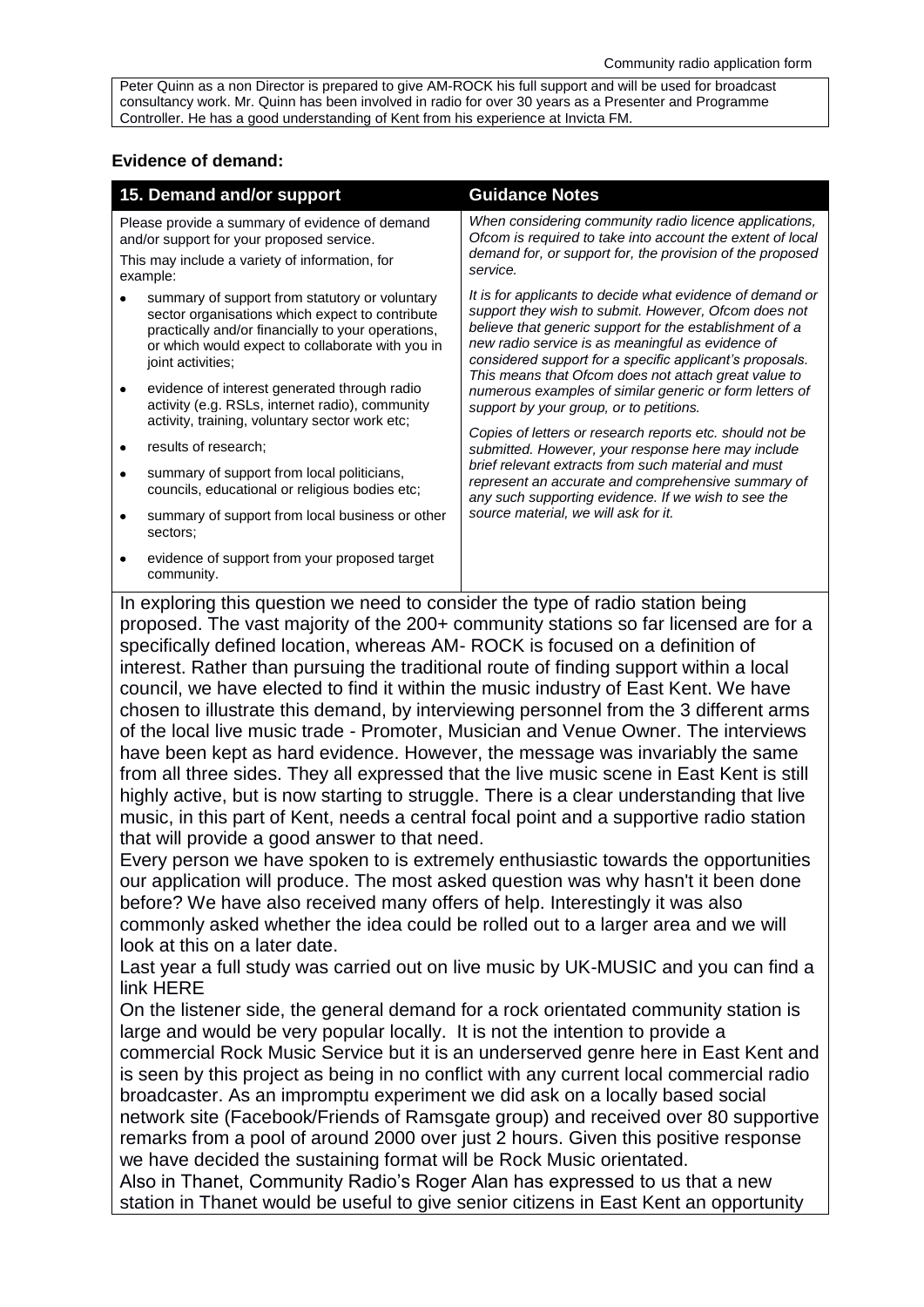to express their concerns. Thanet has at present one extremely active Community Radio Station (Academy FM) that aims at the general community. We have taken the request on board and will complement their work by providing an equivalent programme encompassing our larger area footprint.

We have asked the BPI to comment on our project. In an email back from [gennaro.castaldo@bpi.co.uk](mailto:gennaro.castaldo@bpi.co.uk) they have replied "Our mission is to support British Music and as part of this,to support new talent" ….I am sure we can offer social media and other support nearer the time,so please do keep in touch" We have also solicited a response from UK MUSIC in an emailed response [eva.lamont@ukmusic.org](mailto:eva.lamont@ukmusic.org) replied that although they could not offer any support for the project directly "there should be enough supporting arguments to make from our research section". We have been directed to the site's research pages and the evidence has been used elsewhere in this application.

We solicited the thoughts of a highly regarded local broadcaster. Peter Quinn is former Programme Controller at Hasting's Arrow FM. He has over 30 years of broadcasting experience. He echoed our thoughts on the potential of this proposed service. "As a Programmer I see the station would combine the kudos of a classic AM outlet with the convenience of a state of art digital platform to create a truly original forward thinking local media platform" Mr Quinn's observations as to how AM-ROCK will connect with it's intended audience was that "AM Rock will mirror the enthusiasm of budding musicians and give them an exciting platform for their art".

**Ability to maintain the service – financial information:**

# **16. Pre-launch financial information**

In assessing an applicant's ability to maintain the service we need to know what funds and assets it holds, how much it intends to spend getting the station on-air (pre-launch expenditure), and predicted funding for the pre-launch period. Please note 'in-kind' income is dealt with in 18 below.

 **Tick this box if you request Ofcom to withhold this information from the public copy of your application**

# **17. Year 1 financial information - income**

Please provide information on the predicted income for your first year of broadcasting. N.B. there is a legislative restriction on income from on-air advertising and sponsorship/commercial references (in summary, each station is allowed a 'fixed revenue allowance' of £15,000 per year from paid-for advertising and sponsorship; some stations may also be allowed up to 50% of their total relevant information per year (i.e. disregarding the fixed revenue allowance). See the 'Invitation of applications for community radio licences' for your region for further information).

 $\equiv$   $\Box$  Tick this box if you request Ofcom to withhold this information from the public copy of your application.

# **18. Financial information – in-kind support**

**Please provide totals that reflect the in-kind support you expect to receive for the pre-launch period, and for year one. You may count some volunteer input as in-kind support – please see our guidance on this**  [https://www.ofcom.org.uk/\\_\\_data/assets/pdf\\_file/0026/23966/volunteerinput.pdf](https://www.ofcom.org.uk/__data/assets/pdf_file/0026/23966/volunteerinput.pdf)

 $\equiv$   $\Box$  Tick this box if you request Ofcom to withhold this information from the public copy of your application.

# **19. Year 1 financial information – outgoings**

Please summarise year 1 outgoings – your expected operational expenditure to cover the first 12 months after the service has commenced broadcasting. (Add rows if necessary).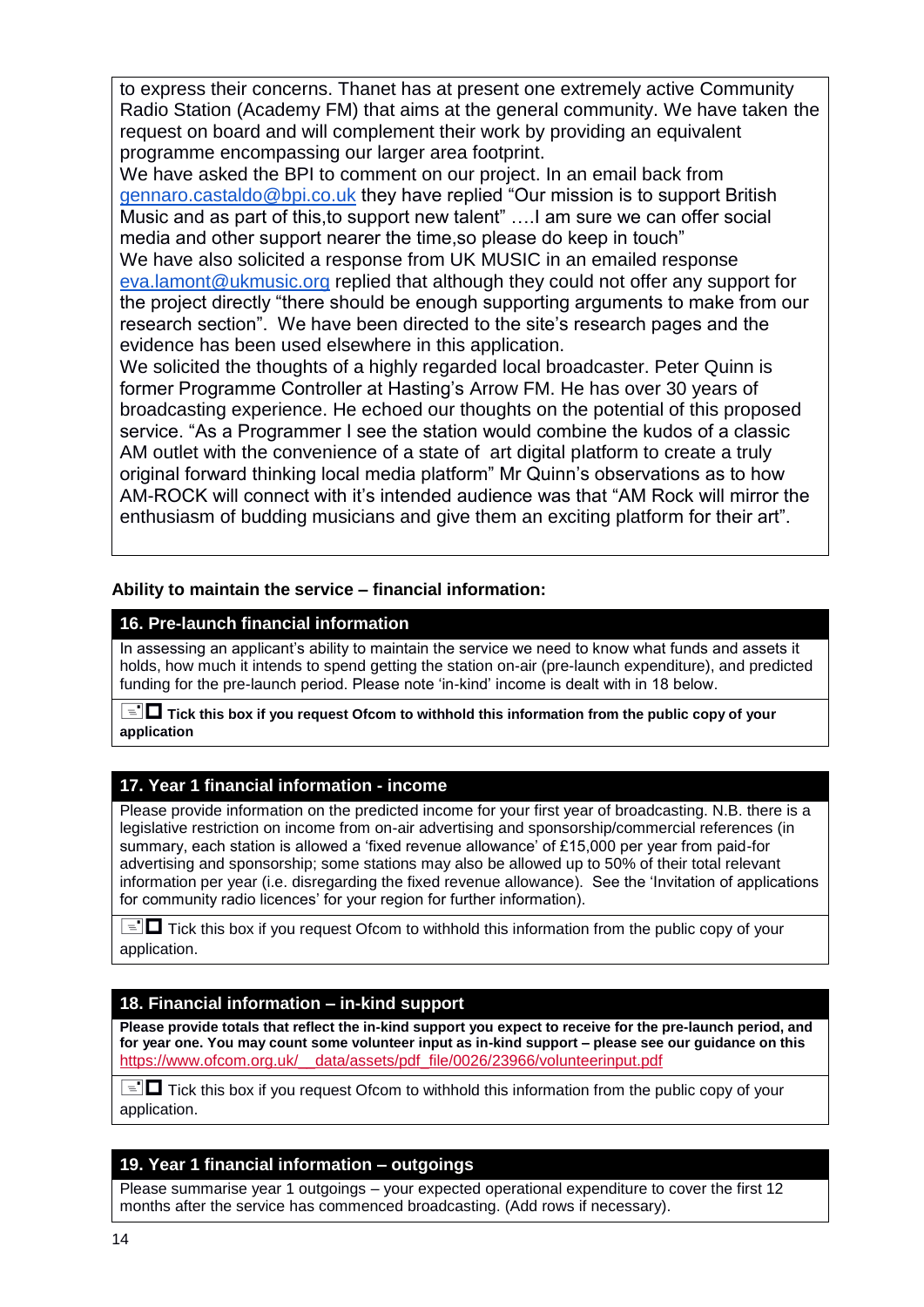$\equiv$   $\blacksquare$  Tick this box if you request Ofcom to withhold this information from the public copy of your application.

| 20. Year 1 financial information - commercial activities on air                                                                                                                                                                                                                                                                                                                                                    |  |                                                                                                                                                                                    |
|--------------------------------------------------------------------------------------------------------------------------------------------------------------------------------------------------------------------------------------------------------------------------------------------------------------------------------------------------------------------------------------------------------------------|--|------------------------------------------------------------------------------------------------------------------------------------------------------------------------------------|
| During your first year of broadcasting would your<br>proposed station carry any on-air advertising? (If so,<br>please state the amount of income you anticipate<br>from this source and its anticipated proportion of total<br>income)<br>If 'No' might your proposed service seek to carry on-<br>air advertising at a later date? (If so, please state the<br>amount of income you estimate from this source and |  | The legislation for<br>Community Radio<br>places limits on the<br>amount of income<br>annually from the sale<br>of on-air advertising and<br>sponsorship that can be<br>generated. |
| its estimated proportion of total income)<br>During your first year of broadcasting would your<br>proposed station carry sponsorship or commercial<br>references in return for payment? (If so, please state<br>the amount of income you anticipate from this source<br>and its anticipated proportion of total income)                                                                                            |  |                                                                                                                                                                                    |
| If 'No' might your proposed service seek to carry<br>sponsorship or commercial references in return for<br>payment at a later date? (If so, please state the<br>amount of income you estimate from this source and<br>its estimated proportion of total income)                                                                                                                                                    |  |                                                                                                                                                                                    |
| $\equiv$ $\blacksquare$ Tick this box if you request Ofcom to withhold this information from the public copy of your                                                                                                                                                                                                                                                                                               |  |                                                                                                                                                                                    |

application.

## **21. Pre-launch financial information - contingency**

 $\equiv$   $\blacksquare$  Tick this box if you request Ofcom to withhold this information from the public copy of your application.

## **22. Year 1 financial information - contingency**

 $\equiv$   $\blacksquare$  Tick this box if you request Ofcom to withhold this information from the public copy of your application.

## **23. Financial information – loans and other borrowings**

 $\equiv$   $\Box$  Tick this box if you request Ofcom to withhold this information from the public copy of your application.

## **24. Financial information – alternative funding streams**

 $\equiv$   $\blacksquare$  Tick this box if you request Ofcom to withhold this information from the public copy of your application.

## **Broadcasting engineering:**

## **Engineering notes**

We require preliminary radio frequency (r.f.) engineering information and applicants are advised that this section is not intended to be exhaustive. We are asking for the basic engineering parameters necessary to determine the extent of frequency availability in an applicant's chosen area (after taking account of the requirements of neighbouring broadcasters); and to determine whether the proposed service area can be adequately served from this site. As a result, applicants should note the importance of identifying a transmission site that is suitable for the area they wish to serve.

While Ofcom would not wish applicants to go to unnecessary expense (we do not guarantee the availability of a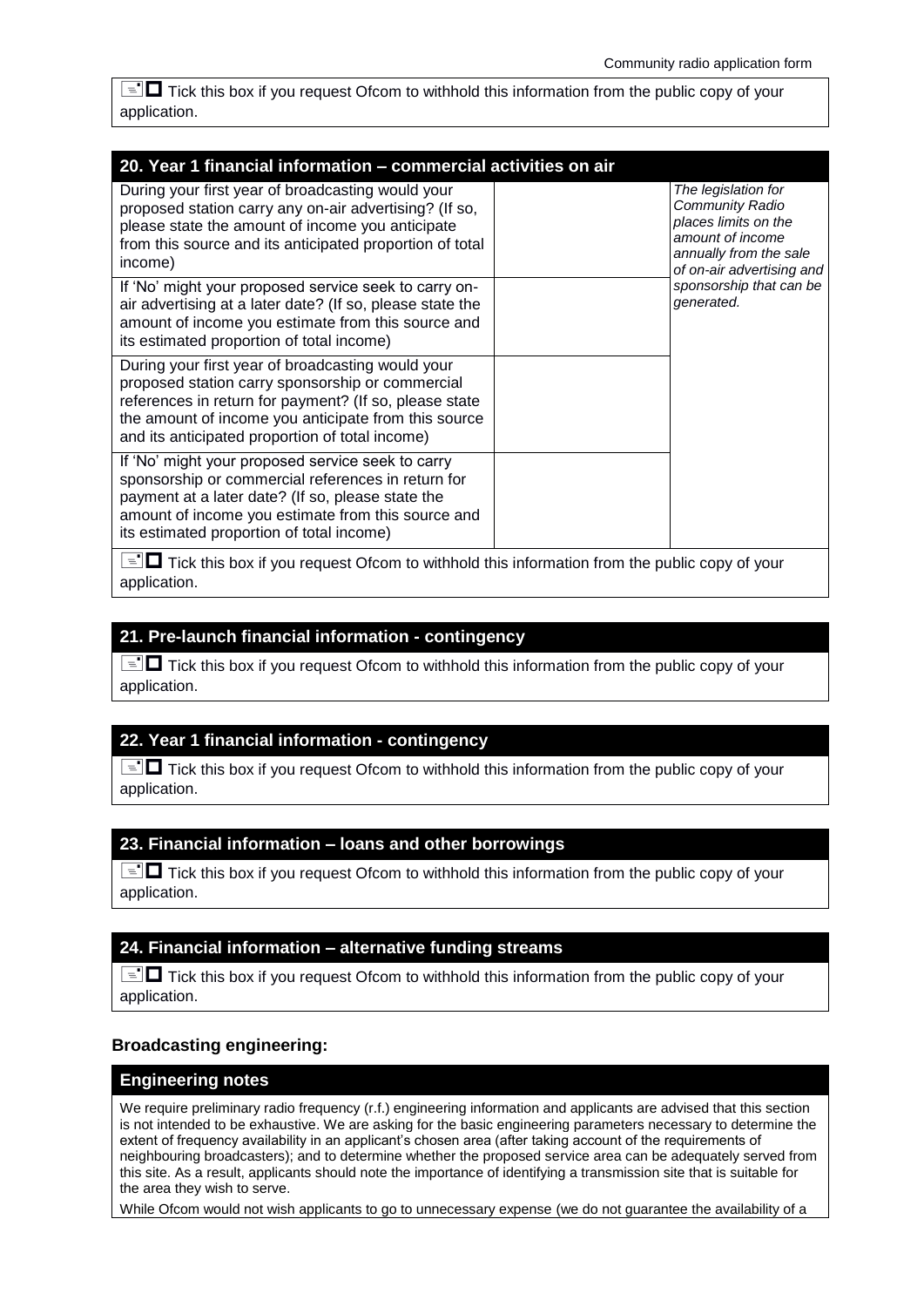suitable frequency and/or our ability to allocate it for broadcasting from the chosen transmission site), we do require precise details about the transmission site chosen. The questions following relate to this.

Applicants should provide evidence of negotiations or agreement with the site owner (e.g. whether a provisional agreement is in place). Any licence award will be based on the coverage area from the site identified in the application. If a licence is offered, Ofcom may not be able to agree to a change from the site put forward in this application (and any request for a change will need to be justified).

Applicants should read and be aware of the relevant part of the Ofcom Site Engineering Code which may be found at[: http://stakeholders.ofcom.org.uk/broadcasting/guidance/tech-guidance/eng\\_code/](http://stakeholders.ofcom.org.uk/broadcasting/guidance/tech-guidance/eng_code/)

Community radio stations typically have a coverage area of up to a 5 kilometre radius. Please see Ofcom's 'Coverage and planning policy for analogue broadcasting services' (including community radio) <http://stakeholders.ofcom.org.uk/binaries/broadcast/radio-ops/coverage/analogue-coverage-policy.pdf>

#### 25. Engineering information

Note: there are fundamental differences between FM (VHF) and AM (MF) transmission systems. These include differences in mast and antenna size, transmitter site requirements, site location, installation cost, audio quality and night-time interference. Before completing this section, applicants may wish to take professional advice to ensure they understand these differences and their implications.

| Waveband:                                 | Is the application for an FM licence?                                                                                                                                                                                                             | No                                                   |
|-------------------------------------------|---------------------------------------------------------------------------------------------------------------------------------------------------------------------------------------------------------------------------------------------------|------------------------------------------------------|
|                                           | Is the application for an AM licence?                                                                                                                                                                                                             | Yes                                                  |
|                                           | Should a suitable FM frequency be unavailable, would a<br>frequency on AM be acceptable?                                                                                                                                                          |                                                      |
|                                           | If you have answered YES to this last question please<br>complete the questions below separately for both an FM<br>transmission site and an AM transmission site.                                                                                 | N/A                                                  |
|                                           | Do you understand the fundamental differences between<br>FM (VHF) and AM (MF) services and have you<br>incorporated these below and in, for example, your start-up<br>and other costs, detailed earlier?                                          | Yes                                                  |
| <b>Transmission site</b><br>address:      | What is the postal address and post code:                                                                                                                                                                                                         | Kings end farm CT13 1JH                              |
| <b>National Grid</b><br>Reference (NGR):  | The NGR is a reference code comprising two letters and<br>two groups of three numbers (e.g. SW 123 456). It is<br>available from Ordnance Survey. Further information can<br>be found at:<br>http://www.ordnancesurvey.co.uk/oswebsite/index.html | TR 319 605                                           |
| About the site's<br>dimensions:           | What is the height of the site, in metres, Above Ordnance<br>Datum (AOD)?                                                                                                                                                                         | 10                                                   |
|                                           | In metres, what is the total height of the mast / building<br>Above Ground level (AGL)?                                                                                                                                                           | 300                                                  |
|                                           | What is the height, in metres, of the transmitting antenna<br>AGL?                                                                                                                                                                                | 10                                                   |
|                                           | Please supply photographs of the transmitter mast /<br>building and aerial location.                                                                                                                                                              | $\Box$ Tick if enclosed                              |
| About the<br>transmission site:           | Who owns the site and what are their full contact details?                                                                                                                                                                                        | <b>NLN New Line Networks</b><br>Licence No. 10270086 |
|                                           | Is this site already used for broadcasting and if so by<br>whom?                                                                                                                                                                                  | No                                                   |
| <b>Transmission site</b><br>availability: | Delete as appropriate the yes/no answers which describe<br>your situation regarding proposed site (it may be that you<br>cannot answer all four questions):                                                                                       |                                                      |
|                                           | Site identified?                                                                                                                                                                                                                                  | Yes                                                  |
|                                           | Provisional agreement with site owner in place?                                                                                                                                                                                                   | Yes                                                  |
|                                           | Or under negotiation?                                                                                                                                                                                                                             | No                                                   |
|                                           | Applicant group owns site?                                                                                                                                                                                                                        | No                                                   |
|                                           | Other - please specify.                                                                                                                                                                                                                           |                                                      |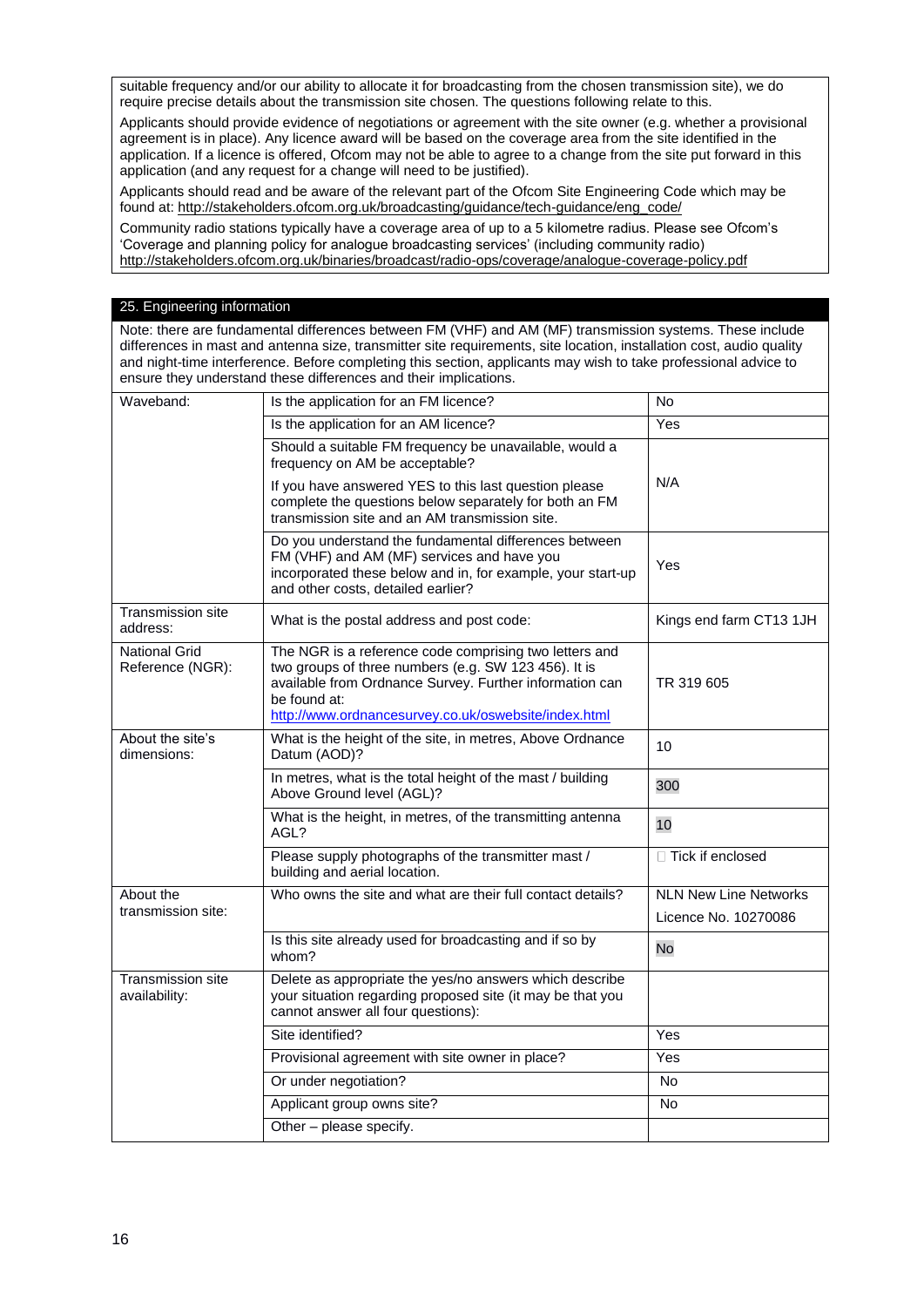## **How to contact you:**

| 26. Public contact details                                                                                                    |                                  | <b>Guidance Notes</b>                                                                                                                                                                                                                                          |  |
|-------------------------------------------------------------------------------------------------------------------------------|----------------------------------|----------------------------------------------------------------------------------------------------------------------------------------------------------------------------------------------------------------------------------------------------------------|--|
| Provide the name of the person who will deal with<br>enquiries from the press and public and the contact<br>details for them. |                                  | Ofcom will publish community radio licence applications,<br>and from time to time statements which may include<br>public contact details, on its website. A point of contact<br>is required to deal with press and other enquiries from<br>interested parties. |  |
| Name:                                                                                                                         | Dave Fuller                      |                                                                                                                                                                                                                                                                |  |
| Mobile:                                                                                                                       | 07956 633 410                    |                                                                                                                                                                                                                                                                |  |
| Email:                                                                                                                        | Graham.kirk@pipelinemedia.online |                                                                                                                                                                                                                                                                |  |
| Website:                                                                                                                      | www.amrock.uk                    |                                                                                                                                                                                                                                                                |  |

## **27. Contact details for Ofcom Guidance Notes**

## **Concluding declaration:**

**28. Declaration**

### **APPLICANT'S, DIRECTORS' AND OWNERS' OTHER INTERESTS**

**1.** In relation to the applicant and any body's and/or individuals whose details are given in sections 11, 12 and 13 of this application, please state whether the applicant, any body or individual is (and if so identify that body or individual) involved in any of the activities set out in the table below, and the extent of the involvement or interest. For these purposes, the applicant includes associates of the applicant (i.e. directors and their associates and other group companies): (Note: if none of the following categories in this section apply, this must be clearly indicated by writing "none" in any appropriate box.)

| <b>Activity/involvement</b> |                                                                                                                                                                                             | By the applicant<br>and/or a shareholder<br>or member<br>(section 11 of this<br>application form) | By a director<br>(section 12 of this<br>application form) |
|-----------------------------|---------------------------------------------------------------------------------------------------------------------------------------------------------------------------------------------|---------------------------------------------------------------------------------------------------|-----------------------------------------------------------|
| a)                          | Local authorities                                                                                                                                                                           | no                                                                                                | no                                                        |
| b)                          | Bodies whose objects are wholly or mainly of a<br>political nature, or which are affiliated to such a body                                                                                  | no                                                                                                | no                                                        |
| $\mathsf{C}$                | Bodies whose objects are wholly or mainly of a<br>religious nature                                                                                                                          | no                                                                                                | no                                                        |
| d)                          | An individual who is an officer of a body falling within<br>(c) above                                                                                                                       | no                                                                                                | no                                                        |
| e)                          | A body corporate which is an associate (as defined in<br>paragraphs 1(1) and 1(1a) of Part I of Schedule 2 to<br>the Broadcasting Act 1990) or a body falling within (b)<br>or $(c)$ above) | no                                                                                                | no                                                        |
| f                           | An advertising agency or an associate of an<br>advertising agency                                                                                                                           | no                                                                                                | no                                                        |
| g)                          | Other broadcasting interests (including radio,<br>television, satellite and cable broadcasting and allied<br>activities).                                                                   | no                                                                                                | no                                                        |

### **Other interests**

2. Give details of any other interest or activity of the applicant which is or could be incompatible with the requirements imposed by or under Schedule 2 to the Broadcasting Act 1990 (as modified by the Community Radio Order 2004) and Articles 6 and 7 of the Community Radio Order 2004. Please also give details of any other participant in the applicant whose interest is or could be incompatible with those requirements. (You may need to seek advice about these matters)

## **Answer:**

non

#### **Other matters**

- 3. In pursuance of its duties under Section 86(4) of the Broadcasting Act 1990 (as amended), Ofcom requires that the applicant should notify Ofcom of any matters which might influence Ofcom's judgement as to whether:
	- (i) the applicant;